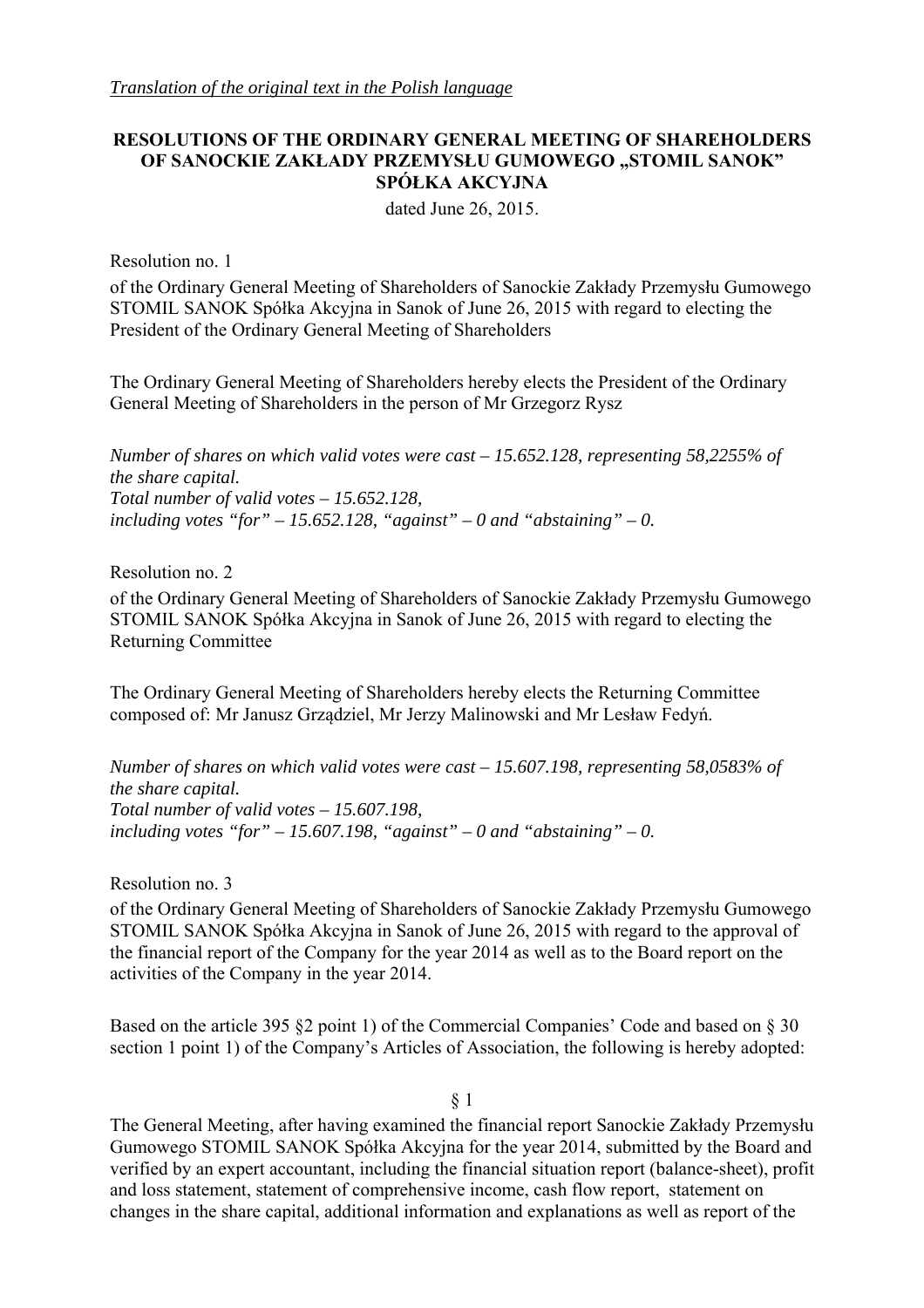Board on the activities of the Company in 2014, and after having examined the report of the Supervisory Board on the results of verification of these documents, decides:

- 1. to approve the financial situation report (balance-sheet) made as of December 31, 2014 showing the sum of 535 876 870,35 zlotys on both the side of assets and liabilities,
- 2. to approve the profit and loss statement for the year 2014 showing net profit in the amount of 87 762 246,33 zlotys,
- 3. to approve the statement of comprehensive income for the year 2014 showing a total income in the amount of 88 097 569,05 zlotys,
- 4. to approve the cash flow statement for the year 2014 showing an increase in the amount of cash 54 475 442,92 zlotys,
- 5. to approve the statement on changes in the share capital showing it to be on the level of 364 029 883,94 zlotys as of December 31, 2014,
- 6. to approve the additional information and explanations,
- 7. to approve the report of the Board on the activities of the Company in the year 2014.

# § 2

The General Meeting obligates the Board of the Company to immediately submit the financial report for the year 2014 together with the report of the Board on the activities of the Company in the year 2014 and accompanied by the expert accountant opinion to the companies' register held at the National Court Register.

# § 3

The resolution shall come into effect on the date of its adoption.

*Number of shares on which valid votes were cast – 15.652.128, representing 58,2255% of the share capital. Total number of valid votes – 15.652.128,*  including votes "for"  $-15.652.128$ , "against"  $-0$  and "abstaining"  $-0$ .

Resolution no. 4

of the Ordinary General Meeting of Shareholders of Sanockie Zakłady Przemysłu Gumowego STOMIL SANOK Spółka Akcyjna in Sanok of June 26, 2015 with regard to the approval of the consolidated financial report of the capital group STOMIL SANOK S.A. for the year 2014 and of the report on the activities of the capital group in the year 2014.

Based on the article 63c section 4 of the Act of parliament dated September 29, 1994 with regard to the accountancy (Journal of Laws of 2013, Item 330 as amended), the following is hereby adopted:

# § 1

The General Meeting, after having examined the consolidated financial report of the capital group STOMIL SANOK Spółka Akcyjna, submitted by the Board and verified by an expert accountant, including the financial situation report (balance-sheet), profit and loss statement, consolidated statement of comprehensive income, cash flow report, statement on changes in the share capital, additional information and explanations as well as report of the Board of the dominant entity on the activities of the Capital Group in 2014, the group consisting of STOMIL SANOK Spółka Akcyjna acting as the dominant entity and the following subsidiaries covered in the consolidated report: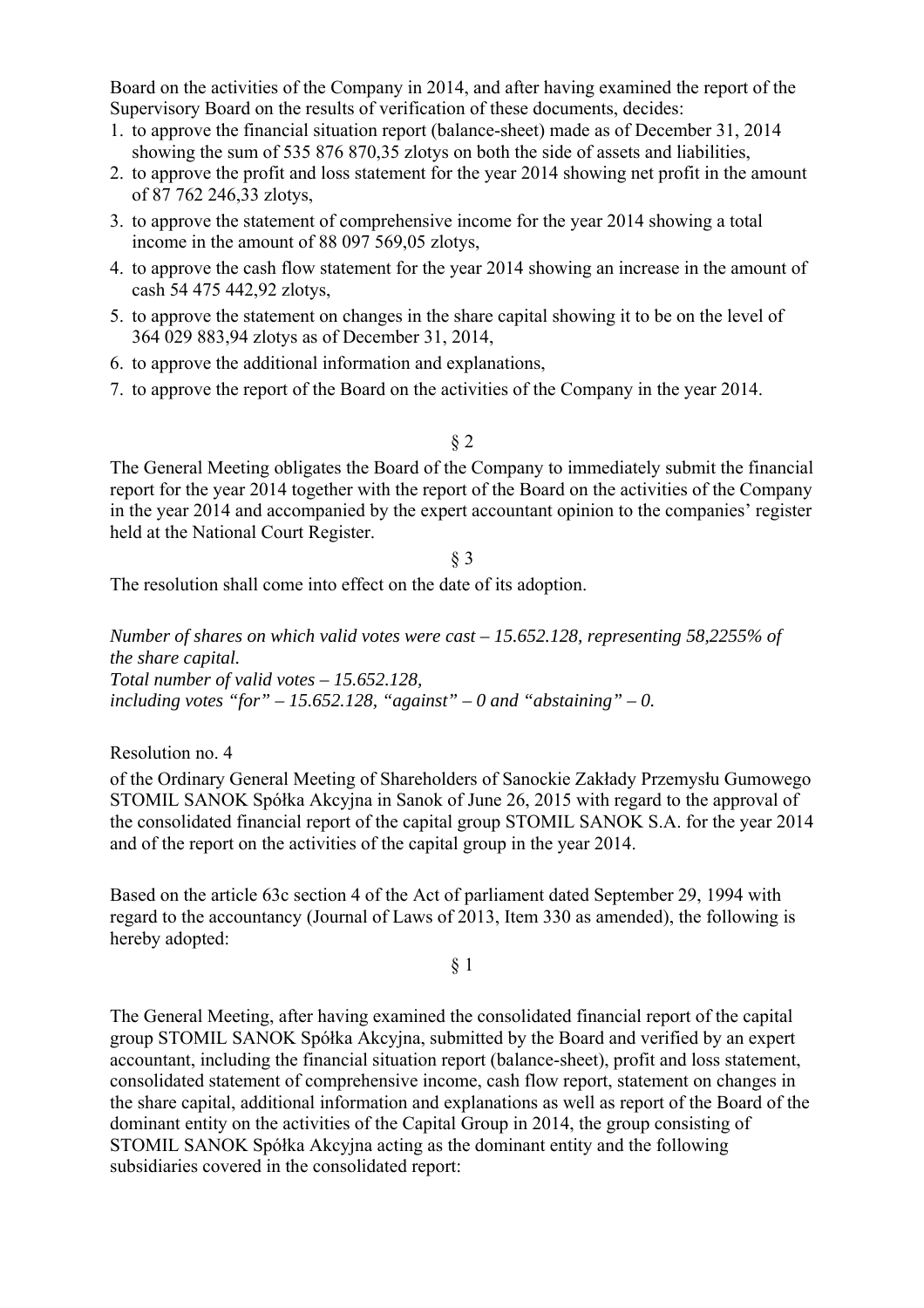- a) STOMIL SANOK DYSTRYBUCJA Limited Liability Company seated in Bogucin near Poznań,
- b) STOMET Limited Liability Company seated in Sanok,
- c) STOMIL Sanatorium & Tourism Limited Liability Company seated in Rymanów-Zdrój,
- d) Commercial and Service Enterprise STOMIL EAST Limited Liability Company seated in Sanok,
- e) Stomil Sanok WIATKA Joint Stock Company seated in Kirov (Russia),
- f) Stomil Sanok RUS Limited Liability Company seated in Moscow (Russia),
- g) Stomil Sanok BR Foreign Private Production Unitary Enterprise seated in Brest (Belarus),
- h) Stomil Sanok Ukraine Limited Liability Company seated in Równe (Ukraine),
- i) Sanok (Qingdao) Auto Parts Limited Liability Company seated in Qingdao (China),
- j) Rubber & Plastic Systems S.A.S seated in Villers-la-Montagne (France)
- k) Draftex Automotive GmbH seated in Grefrath (Germany) decides:
- 1. to approve the consolidated financial situation report (balance-sheet) made as of December 31, 2014 showing the sum of 621 621 thousand zlotys on both the side of assets and liabilities,
- 2. approve the consolidated profit and loss statement for the year 2014 showing net profit in the amount of 85 752 thousand zlotys,
- 3. to approve the consolidated statement of comprehensive income for the year 2014 showing a total income in the amount of 86 948 thousand zlotys
- 4. to approve the consolidated statement of changes in the share capital showing it to be on the level of 383 698 thousand zlotys as of December 31, 2014,
- 5. to approve the consolidated cash flow report for the year 2014 showing an increase in the amount of cash 61 095 thousand zlotys
- 6. to approve the additional information and explanations,
- 7. to approve the report of the Board on the activities of the Capital Group in the year 2014.

The General Meeting obligates the Board of the Company to immediately submit the consolidated financial report for the year 2014 together with the report on the activities of the Capital Group in the year 2014 and accompanied by the expert accountant opinion to the companies' register held at the National Court Register.

§ 3

The resolution shall come into effect on the date of its adoption.

*Number of shares on which valid votes were cast – 15.652.128, representing 58,2255% of the share capital. Total number of valid votes – 15.652.128,*  including votes "for"  $-15.652.128$ , "against"  $-0$  and "abstaining"  $-0$ .

Resolution no. 5

of the Ordinary General Meeting of Shareholders of Sanockie Zakłady Przemysłu Gumowego STOMIL SANOK Spółka Akcyjna in Sanok of June 26, 2015 with regard to the granting of the vote of acceptance to the President of the Board of the Company on performance of his duties in the year 2014.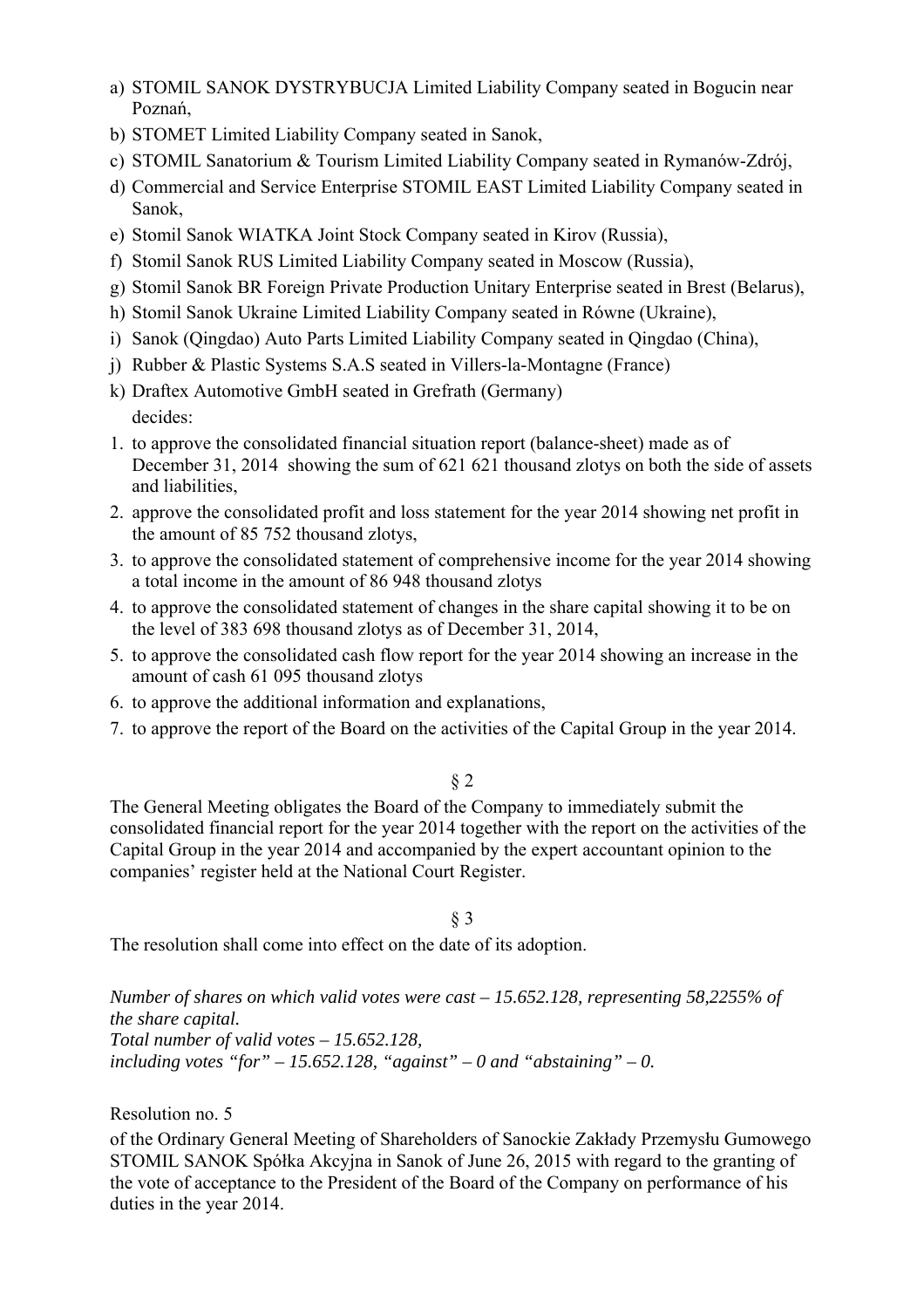Based on the article 395 §2 point 3) of the Commercial Companies' Code as well as §30 section 1 point 3) of the Company's Articles of Association, the following is hereby adopted:

§ 1

The General Meeting grants Mr Marek Łecki – the President of the Board of the Company – the vote of acceptance on performance of his duties in the year 2014.

§ 2

The resolution shall come into effect on the date of its adoption.

*Number of shares on which valid votes were cast – 11.964.228, representing 44,5066% of the share capital. Total number of valid votes – 11.964.228,*  including votes "for" – 11.964.228, "against" – 0 and "abstaining" – 0.

Resolution no. 6

of the Ordinary General Meeting of Shareholders of Sanockie Zakłady Przemysłu Gumowego STOMIL SANOK Spółka Akcyjna in Sanok of June 26, 2015 with regard to the granting of the vote of acceptance to a Member of the Board of the Company on performance of his or her duties in the year 2014.

Based on the article 395 §2 point 3) of the Commercial Companies' Code as well as §30 section 1 point 3) of the Company's Articles of Association, the following is hereby adopted:

§ 1

The General Meeting grants Mrs. Grażyna Kotar – the Member of the Board of the Company – the vote of acceptance on performance of her duties in the year 2014.

#### § 2

The resolution shall come into effect on the date of its adoption.

*Number of shares on which valid votes were cast – 15.621.128, representing 58,1102% of the share capital. Total number of valid votes – 15.621.128,*  including votes "for"  $-15.621.128$ , "against"  $-0$  and "abstaining"  $-0$ .

Resolution no. 7

of the Ordinary General Meeting of Shareholders of Sanockie Zakłady Przemysłu Gumowego STOMIL SANOK Spółka Akcyjna in Sanok of June 26, 2015 with regard to the granting of the vote of acceptance to a Member of the Board of the Company on performance of his or her duties in the year 2014.

Based on the article 395 §2 point 3) of the Commercial Companies' Code as well as §30 section 1 point 3) of the Company's Articles of Association, the following is hereby adopted: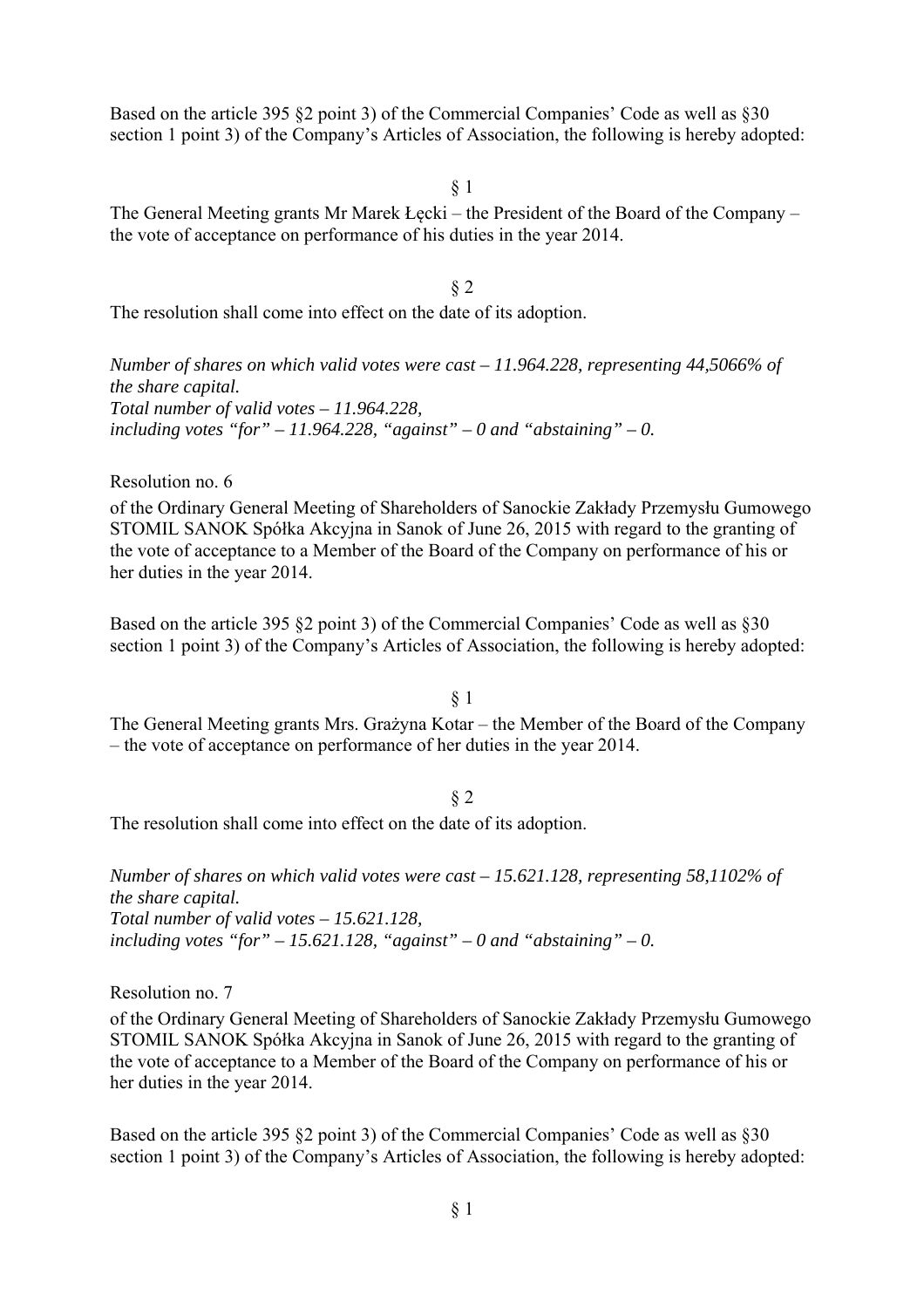The General Meeting grants Mrs. Marta Rudnicka – the Member of the Board of the Company – the vote of acceptance on performance of her duties in the year 2014.

§ 2

The resolution shall come into effect on the date of its adoption.

*Number of shares on which valid votes were cast – 14.344.308, representing 53,3604% of the share capital. Total number of valid votes – 14.344.308,*  including votes "for"  $-14.344.308$ , "against"  $-0$  and "abstaining"  $-0$ .

Resolution no. 8

of the Ordinary General Meeting of Shareholders of Sanockie Zakłady Przemysłu Gumowego STOMIL SANOK Spółka Akcyjna in Sanok of June 26, 2015 with regard to the granting of the vote of acceptance to a Member of the Board of the Company on performance of his or her duties in the year 2014.

Based on the article 395 §2 point 3) of the Commercial Companies' Code as well as §30 section 1 point 3) of the Company's Articles of Association, the following is hereby adopted:

§ 1

The General Meeting grants Mr. Marcin Saramak – the Member of the Board of the Company – the vote of acceptance on performance of his duties in the year 2014.

§ 2 The resolution shall come into effect on the date of its adoption.

*Number of shares on which valid votes were cast – 15.652.128, representing 58,2255% of the share capital. Total number of valid votes – 15.652.128,*  including votes "for"  $-15.652.128$ , "against"  $-0$  and "abstaining"  $-0$ .

Resolution no. 9

of the Ordinary General Meeting of Shareholders of Sanockie Zakłady Przemysłu Gumowego STOMIL SANOK Spółka Akcyjna in Sanok of June 26, 2015 with regard to the granting of the vote of acceptance to a Member of the Board of the Company on performance of his or her duties in the year 2014.

Based on the article 395 §2 point 3) of the Commercial Companies' Code as well as §30 section 1 point 3) of the Company's Articles of Association, the following is hereby adopted:

§ 1

The General Meeting grants Mr. Rafał Grzybowski – the Member of the Board of the Company – the vote of acceptance on performance of his duties in the year 2014.

§ 2

The resolution shall come into effect on the date of its adoption.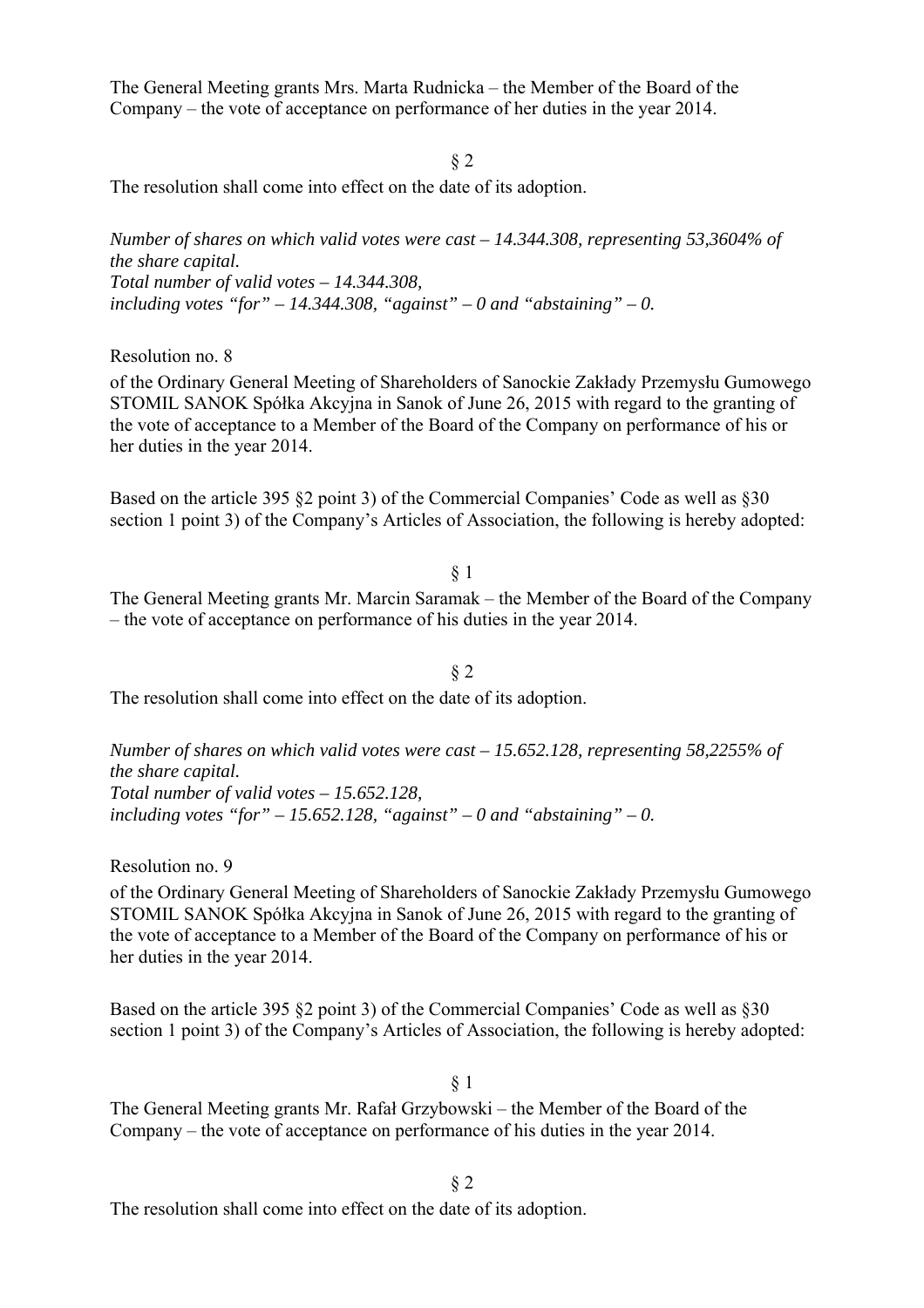*Number of shares on which valid votes were cast – 14.087.207, representing 52,4040% of the share capital. Total number of valid votes – 14.087.207,*  including votes "for"  $- 14.087.207$ , "against"  $- 0$  and "abstaining"  $- 0$ .

Resolution no. 10

of the Ordinary General Meeting of Shareholders of Sanockie Zakłady Przemysłu Gumowego STOMIL SANOK Spółka Akcyjna in Sanok of June 26, 2015 with regard to the granting of the vote of acceptance to a Member of the Board of the Company on performance of his or her duties in the year 2014.

Based on the article 395 §2 point 3) of the Commercial Companies' Code as well as §30 section 1 point 3) of the Company's Articles of Association, the following is hereby adopted:

§ 1

The General Meeting grants Mr. Mariusz Młodecki – the Member of the Board of the Company until 23 June 2014 – the vote of acceptance on performance of his duties in the year 2014.

§ 2 The resolution shall come into effect on the date of its adoption.

*Number of shares on which valid votes were cast – 15.652.128, representing 58,2255% of the share capital. Total number of valid votes – 15.652.128,*  including votes "for"  $-15.652.128$ , "against"  $-0$  and "abstaining"  $-0$ .

Resolution no. 11

of the Ordinary General Meeting of Shareholders of Sanockie Zakłady Przemysłu Gumowego STOMIL SANOK Spółka Akcyjna in Sanok of June 26, 2015 with regard to the granting of the vote of acceptance to the President of the Supervisory Board of the Company on performance of his duties in the year 2014.

Based on the article 395 §2 point 3) of the Commercial Companies' Code as well as §30 section 1 point 3) of the Company's Articles of Association, the following is hereby adopted:

§ 1

The General Meeting grants Mr. Jerzy Gabrielczyk – the President of the Supervisory Board – the vote of acceptance on performance of his duties in the year 2014.

§ 2

The resolution shall come into effect on the date of its adoption.

*Number of shares on which valid votes were cast – 15.650.944, representing 58,2211% of the share capital. Total number of valid votes – 15.650.944,*  including votes "for"  $-15.650.944$ , "against"  $-0$  and "abstaining"  $-0$ .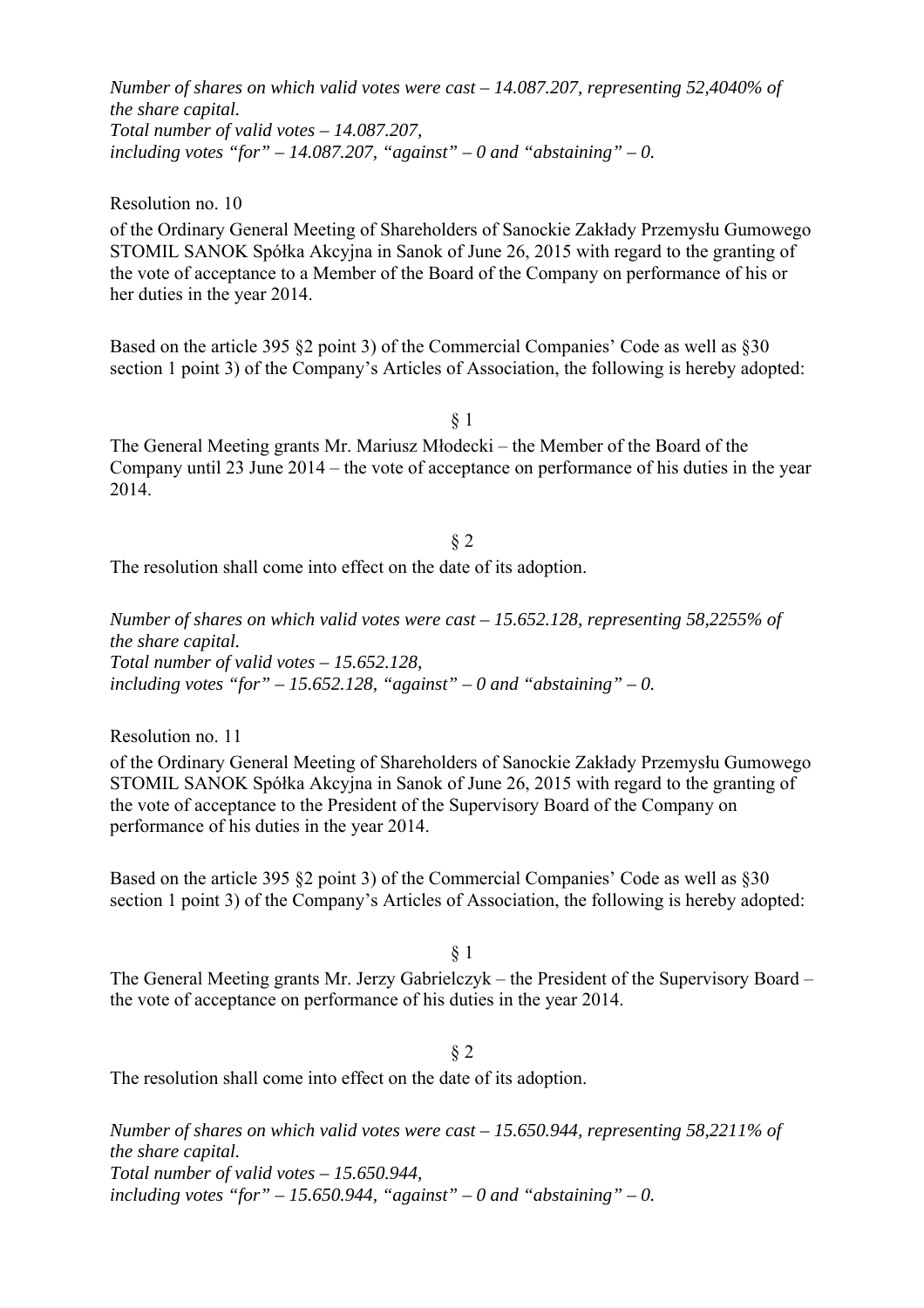Resolution no. 12

of the Ordinary General Meeting of Shareholders of Sanockie Zakłady Przemysłu Gumowego STOMIL SANOK Spółka Akcyjna in Sanok, dated June 26, 2015 with regard to the granting of the vote of acceptance to the Vice President of the Supervisory Board of the Company on performance of his duties in the year 2014.

Based on the article 395 §2 point 3) of the Commercial Companies' Code as well as §30 section 1 point 3) of the Company's Articles of Association, the following is hereby adopted:

§ 1

The General Meeting grants Mr. Grzegorz Stulgis – the Vice President of the Supervisory Board of the Company – the vote of acceptance on performance of his duties in the year 2014.

§ 2 The resolution shall come into effect on the date of its adoption.

*Number of shares on which valid votes were cast – 15.650.944, representing 58,2211% of the share capital. Total number of valid votes – 15.650.944,*  including votes "for"  $-15.650.944$ , "against"  $-0$  and "abstaining"  $-0$ .

Resolution no. 13

of the Ordinary General Meeting of Shareholders of Sanockie Zakłady Przemysłu Gumowego STOMIL SANOK Spółka Akcyjna in Sanok, dated June 26, 2015 with regard to the granting of the vote of acceptance to a Member of the Supervisory Board of the Company on performance of his or her duties in the year 2014.

Based on the article 395 §2 point 3) of the Commercial Companies' Code as well as §30 section 1 point 3) of the Company's Articles of Association, the following is hereby adopted:

§ 1

The General Meeting grants Mr. Grzegorz Rysz – the Member of the Supervisory Board of the Company – the vote of acceptance on performance of his duties in the year 2014.

§ 2

The resolution shall come into effect on the date of its adoption.

*Number of shares on which valid votes were cast – 14.087.207, representing 52,4040% of the share capital. Total number of valid votes – 14.087.207,*  including votes "for"  $-14.087.207$ , "against"  $-0$  and "abstaining"  $-0$ .

Resolution no. 14 of the Ordinary General Meeting of Shareholders of Sanockie Zakłady Przemysłu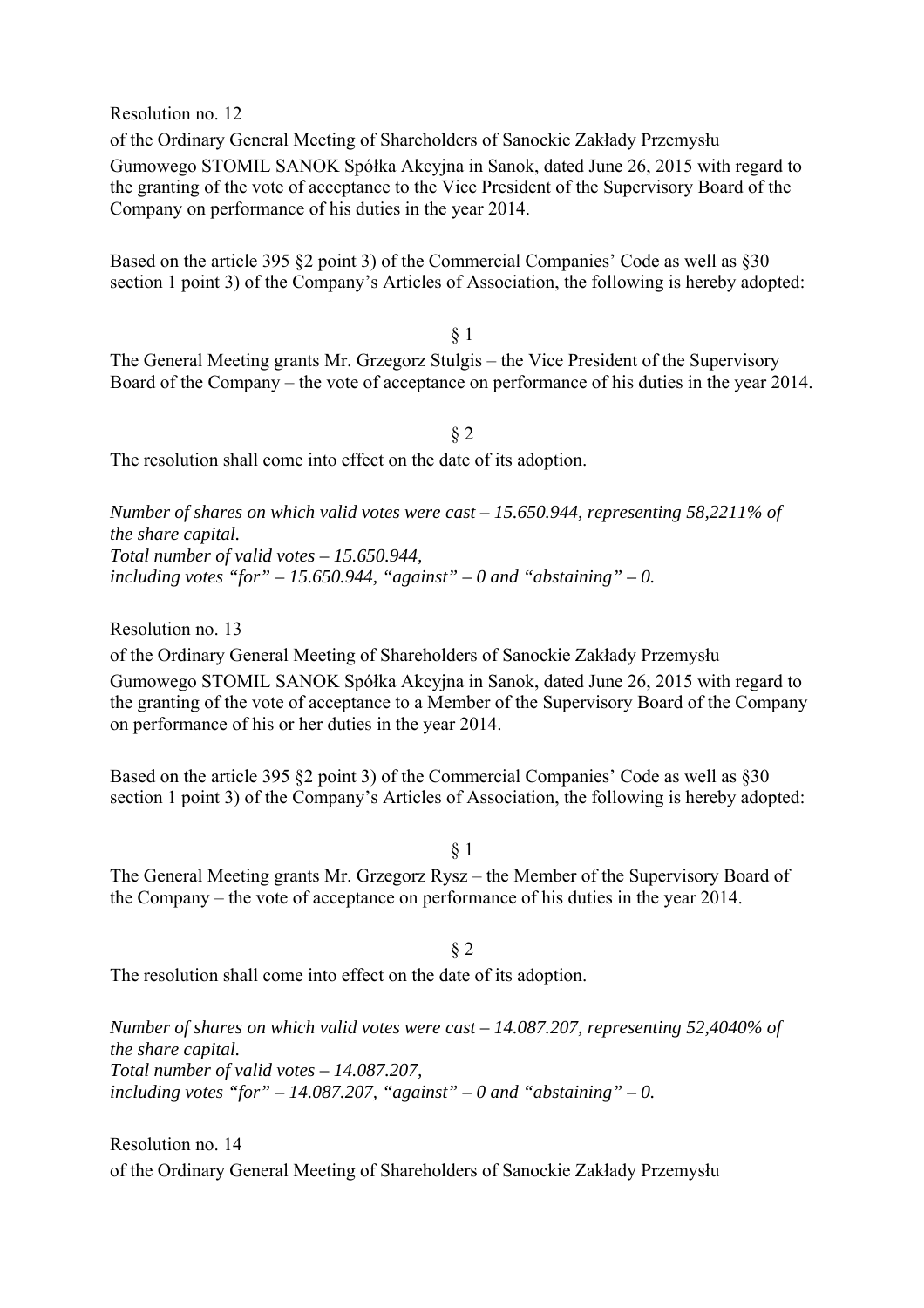Gumowego STOMIL SANOK Spółka Akcyjna in Sanok, dated June 26, 2015 with regard to the granting of the vote of acceptance to a Member of the Supervisory Board of the Company on performance of his or her duties in the year 2014.

Based on the article 395 §2 point 3) of the Commercial Companies' Code as well as §30 section 1 point 3) of the Company's Articles of Association, the following is hereby adopted:

§ 1

The General Meeting grants Mr. Michał Suflida – the Member of the Supervisory Board of the Company – the vote of acceptance on performance of his duties in the year 2014.

§ 2 The resolution shall come into effect on the date of its adoption.

*Number of shares on which valid votes were cast – 15.652.128, representing 58,2255% of the share capital. Total number of valid votes – 15.652.128,*  including votes "for"  $-15.652.128$ , "against"  $-0$  and "abstaining"  $-0$ .

Resolution no. 15

of the Ordinary General Meeting of Shareholders of Sanockie Zakłady Przemysłu Gumowego STOMIL SANOK Spółka Akcyjna in Sanok, dated June 26, 2015 with regard to the granting of the vote of acceptance to a Member of the Supervisory Board of the Company on performance of his or her duties in the year 2014.

Based on the article 395 §2 point 3) of the Commercial Companies' Code as well as §30 section 1 point 3) of the Company's Articles of Association, the following is hereby adopted:

§ 1

The General Meeting grants Mr. Wojciech Adamczyk – the Member of the Supervisory Board of the Company – the vote of acceptance on performance of his duties in the year 2014.

§ 2

The resolution shall come into effect on the date of its adoption.

*Number of shares on which valid votes were cast – 15.652.128, representing 58,2255% of the share capital. Total number of valid votes – 15.652.128,*  including votes "for"  $-15.652.128$ , "against"  $-0$  and "abstaining"  $-0$ .

Resolution no. 16 of the Ordinary General Meeting of Shareholders of Sanockie Zakłady Przemysłu Gumowego STOMIL SANOK Spółka Akcyjna in Sanok, dated June 26, 2015 with regard to the split of the clear profit shown in the financial report "STOMIL SANOK" S.A. for the year 2014

Based on the article 395 §2 point 2) of the Commercial Companies' Code as well as §30 section 1 point 2) of the Company's Articles of Association, the following is hereby adopted: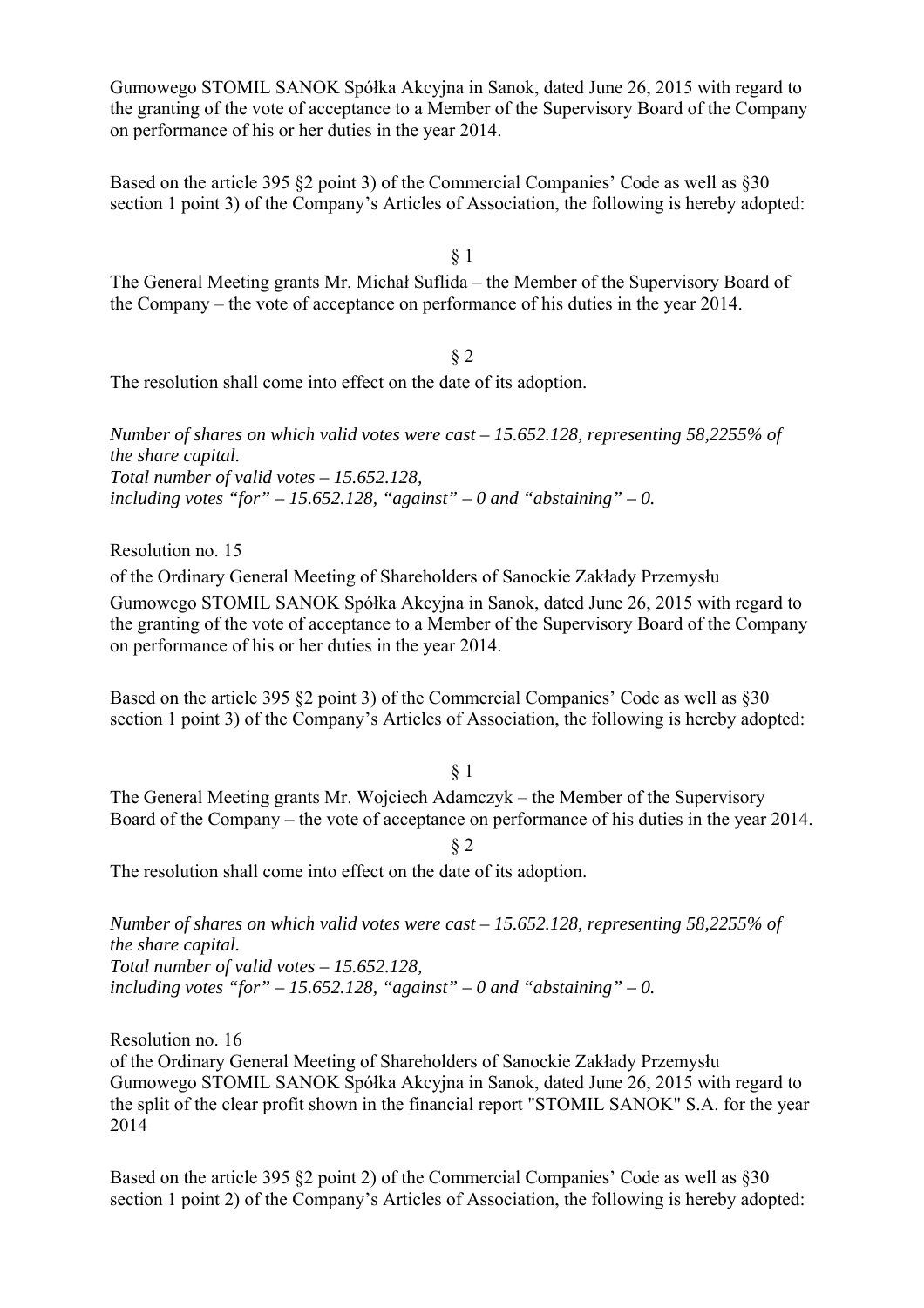The General Meeting, after having examined the motion of the Board with regard to the split of the clear profit shown in the financial report of "STOMIL SANOK" S.A. for the year 2014 and after having examined the report of the Supervisory Board on the results of verification of this motion, decides to split the clear profit for the year 2014 in the amount 87 762 246,33 zlotys in the following way:

- 1. the amount of 71 237 093,30 zlotys is to be assigned for distribution among shareholders in the form of dividend, however:
	- a) the amount of dividend per single share: 2,65 zlotys,
	- b) the date of dividend: July 6, 2015
	- c) the date of payment of dividend: July 22, 2015
- 2. the amount of 16 525 153,03 zlotys is to be assigned for supplementary capital of the Company,

§ 2

The General Meeting obligates the Board of the Company to immediately submit a copy of this resolution to the companies' register held at the National Court Register.

### § 3

The resolution shall come into effect on the date of its adoption.

*Number of shares on which valid votes were cast – 15.652.128, representing 58,2255% of the share capital. Total number of valid votes – 15.652.128,*  including votes "for"  $-15.652.128$ , "against"  $-0$  and "abstaining"  $-0$ .

Resolution no. 17

of the Ordinary General Meeting of Shareholders of Sanockie Zakłady Przemysłu Gumowego STOMIL SANOK Spółka Akcyjna in Sanok, dated June 26, 2015 with regard to appointment of the President of the Supervisory Board

Based on §17 section 3 and §18 section 1 of the Company's Articles of Association, the following is hereby adopted:

§1

As of 26 June 2015 the Ordinary General Meeting appoints Mr Jerzy Gabrielczyk as President of the Supervisory Board.

§2

Appointment of Members of Supervisory Board takes place for a period of common threeyear tenure.

§3

The resolution shall come into effect on the date of its adoption.

*Number of shares on which valid votes were cast – 15.652.128, representing 58,2255% of the share capital. Total number of valid votes – 15.652.128, including votes "for" – 15.162.855, "against" – 474.273 and "abstaining" – 15.000.*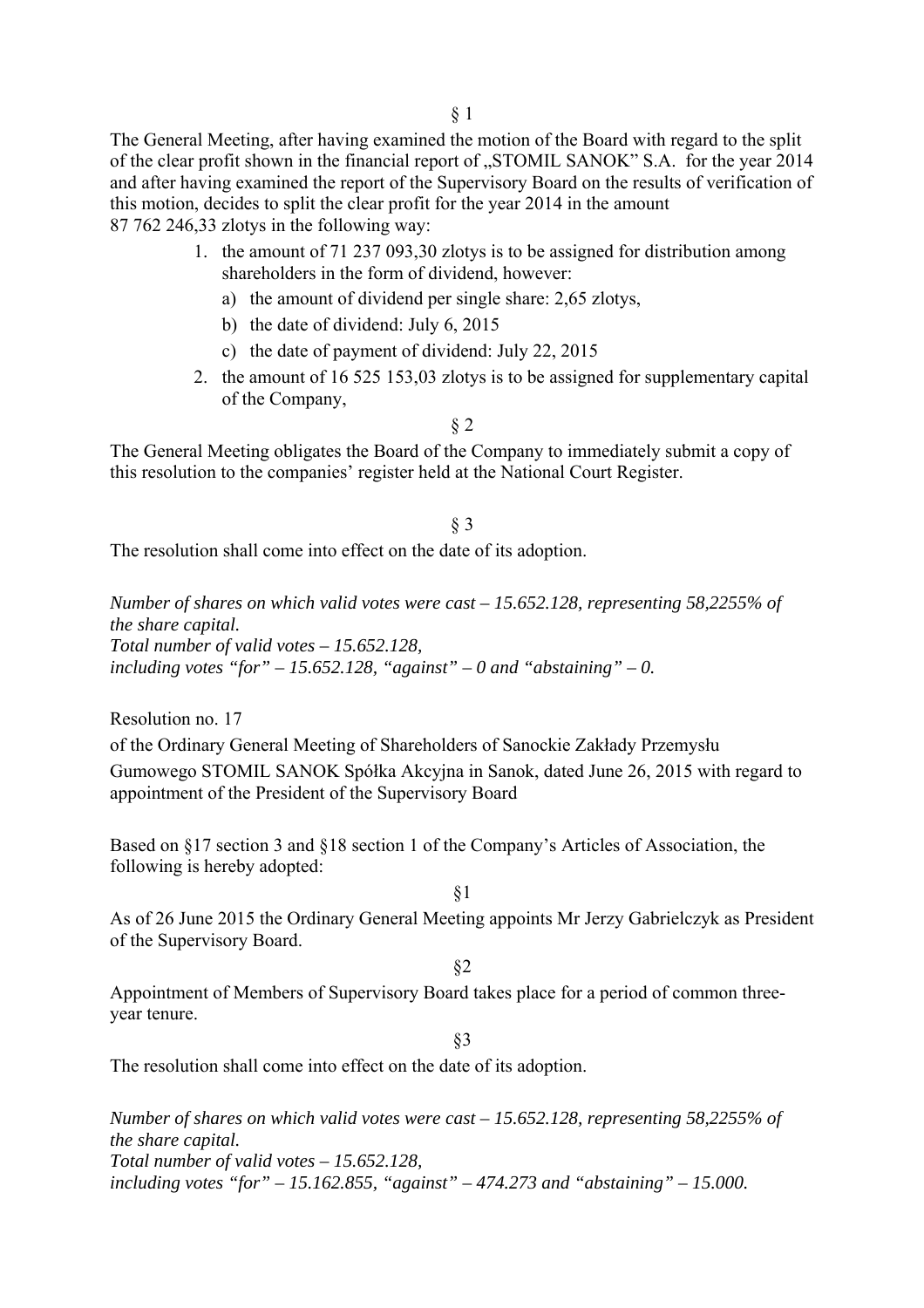Resolution no. 18

of the Ordinary General Meeting of Shareholders of Sanockie Zakłady Przemysłu Gumowego STOMIL SANOK Spółka Akcyjna in Sanok, dated June 26, 2015 with regard to appointment of the President of the Supervisory Board

Based on §17 section 3 and §18 section 1 of the Company's Articles of Association, the following is hereby adopted:

§1

As of 26 June 2015 the Ordinary General Meeting appoints Mr Grzegorz Stulgis as Vice President of the Supervisory Board.

§2

Appointment of Members of Supervisory Board takes place for a period of common threeyear tenure.

§3

The resolution shall come into effect on the date of its adoption.

*Number of shares on which valid votes were cast – 15.652.128, representing 58,2255% of the share capital. Total number of valid votes – 15.652.128, including votes "for" – 15.162.855, "against" – 474.273 and "abstaining" – 15.000.* 

Resolution no. 19

of the Ordinary General Meeting of Shareholders of Sanockie Zakłady Przemysłu Gumowego STOMIL SANOK Spółka Akcyjna in Sanok, dated June 26, 2015 with regard to appointment of the President of the Supervisory Board

Based on §17 section 3 and §18 section 1 of the Company's Articles of Association, the following is hereby adopted:

§1

As of 26 June 2015 the Ordinary General Meeting appoints Mrs Marta Rudnicka as Member of the Supervisory Board.

§2

Appointment of Members of Supervisory Board takes place for a period of common threeyear tenure.

§3

The resolution shall come into effect on the date of its adoption.

*Number of shares on which valid votes were cast – 14.344.308, representing 53,3604% of the share capital. Total number of valid votes – 14.344.308, including votes "for" – 13.855.035, "against" – 474.273 and "abstaining" – 15.000.* 

Resolution no. 20

of the Ordinary General Meeting of Shareholders of Sanockie Zakłady Przemysłu Gumowego STOMIL SANOK Spółka Akcyjna in Sanok, dated June 26, 2015 with regard to appointment of the President of the Supervisory Board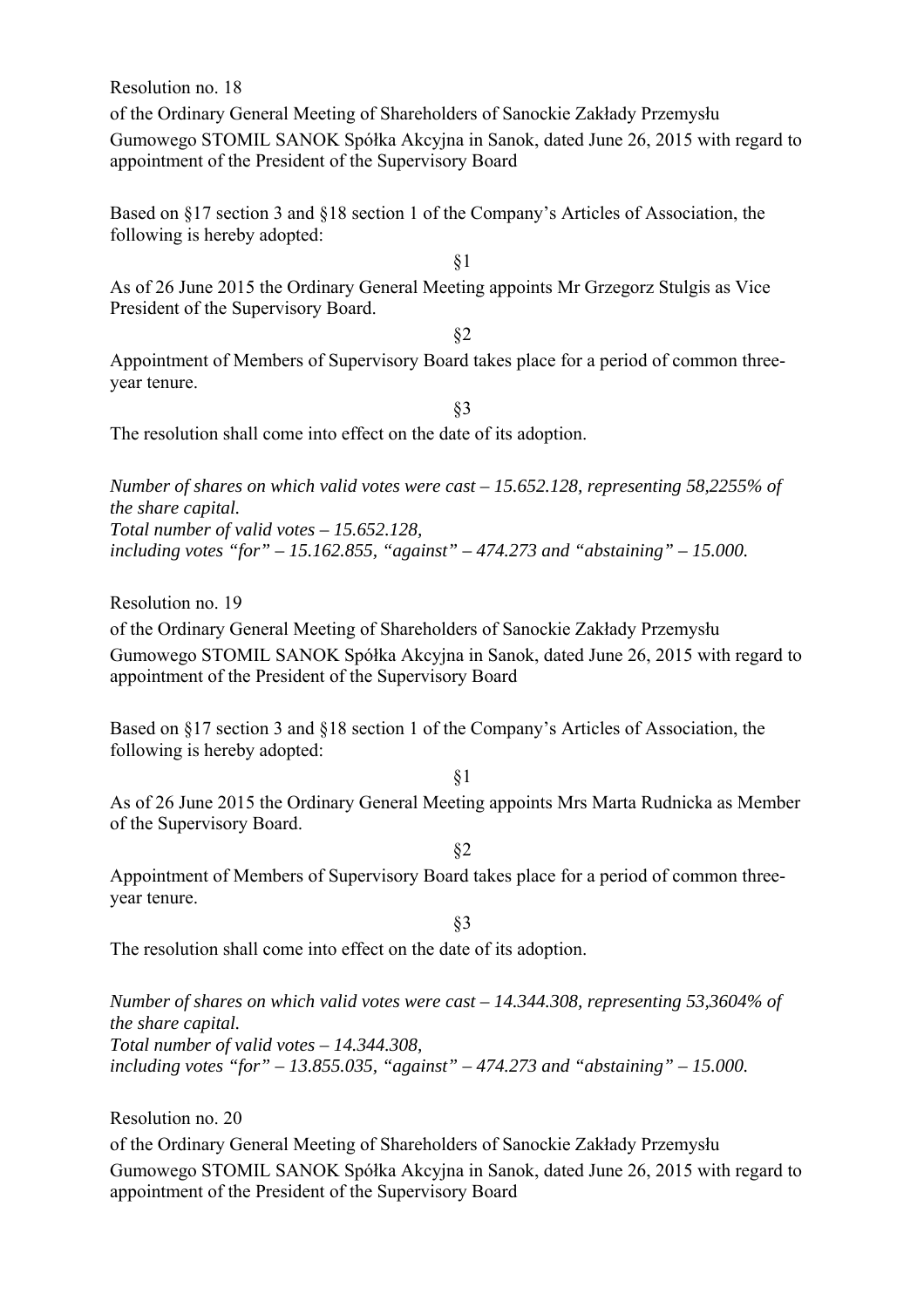Based on §17 section 3 and §18 section 1 of the Company's Articles of Association, the following is hereby adopted:

§1

As of 26 June 2015 the Ordinary General Meeting appoints Mr Karol Żbikowski as Member of the Supervisory Board.

§2

Appointment of Members of Supervisory Board takes place for a period of common threeyear tenure.

§3

The resolution shall come into effect on the date of its adoption.

*Number of shares on which valid votes were cast – 15.650.944, representing 58,2211% of the share capital. Total number of valid votes – 15.650.944, including votes "for" – 15.161.671, "against" – 474.273 and "abstaining" – 15.000.* 

Resolution no. 21

of the Ordinary General Meeting of Shareholders of Sanockie Zakłady Przemysłu Gumowego STOMIL SANOK Spółka Akcyjna in Sanok, dated June 26, 2015 with regard to appointment of the President of the Supervisory Board

Based on §17 section 3 and §18 section 1 of the Company's Articles of Association, the following is hereby adopted:

§1

As of 26 June 2015 the Ordinary General Meeting appoints Mr Jan Woźniak as Member of the Supervisory Board.

§2

Appointment of Members of Supervisory Board takes place for a period of common threeyear tenure.

§3

The resolution shall come into effect on the date of its adoption.

*Number of shares on which valid votes were cast – 15.637.128, representing 58,1697% of the share capital. Total number of valid votes – 15.637.128, including votes "for" – 15.161.671, "against" – 474.273 and "abstaining" – 1.184.* 

Resolution no. 22 of the Ordinary General Meeting of Shareholders of Sanockie Zakłady Przemysłu Gumowego STOMIL SANOK Spółka Akcyjna in Sanok of June 26, 2015 with regard on setting the remuneration of Members of the Supervisory Board of the Company

Based on § 22 section 2 of the Company's Articles of Association and based on §1 of the Resolution of the Ordinary General Meeting No.17 from 20 May 2005 with regard on principles and procedures of setting the remuneration of Members of the Supervisory Board of the Company, the following is hereby adopted: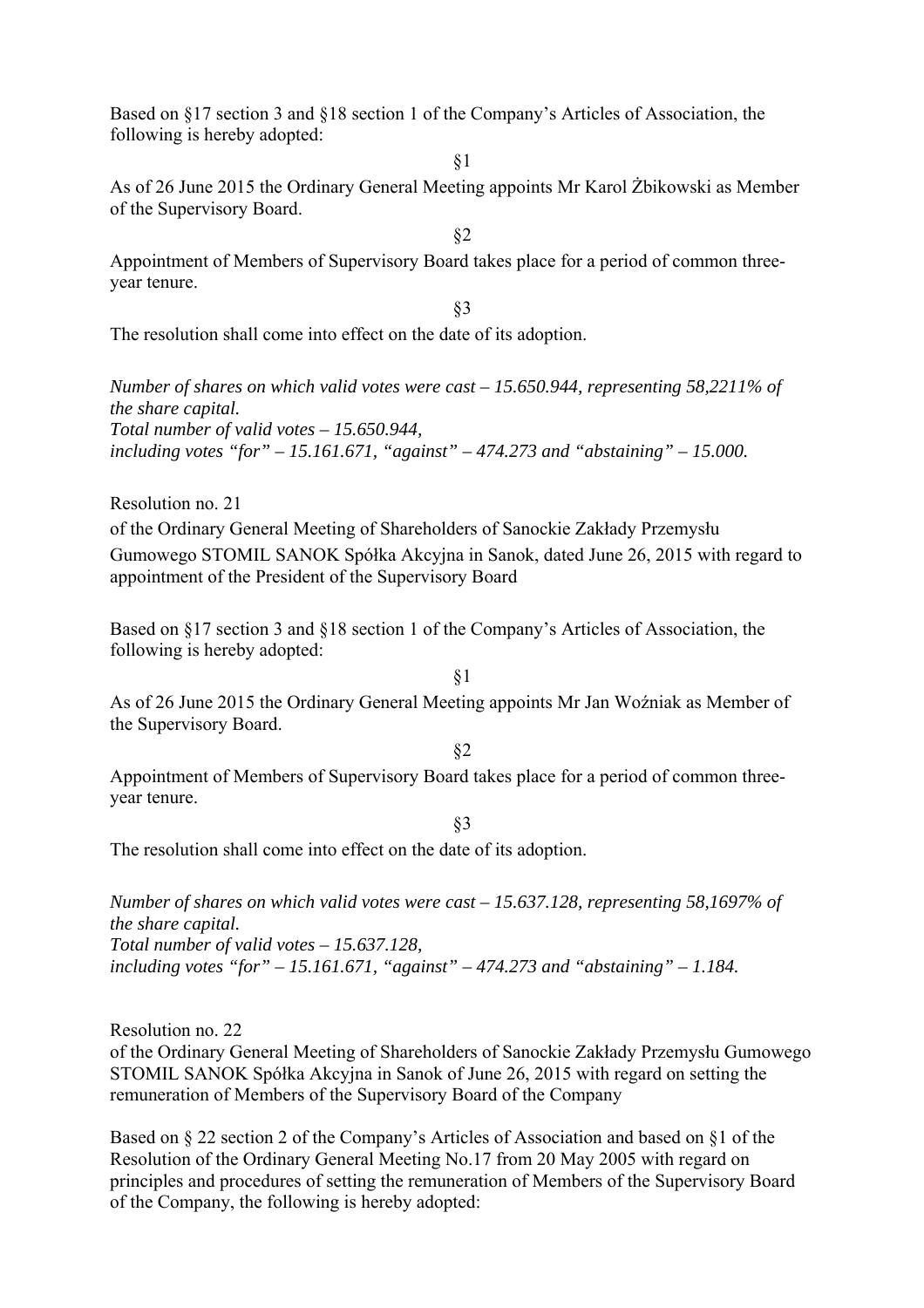1. The remuneration of Members of the Supervisory Board is settling of the following amount:

a) President of the Supervisory Board – monthly 8500,00 remuneration of zlotys;

b) Vice President of the Supervisory Board of the Company - monthly 6600,00 remuneration of zlotys;

c) Member of the Supervisory Board - monthly 5800,00 remuneration of zlotys;

2. The remuneration is entitled irrespective of the frequency of convening sittings of the supervisory board..

3. The remuneration is paid every month from the hole in the payday of the remuneration in the Company.

§2

The General Meeting repeals the Resolution of the Ordinary General Meeting No. 22 from 26 June 2012 with regard to changing the amount of remuneration paid to Members of the Supervisory Board.

§3

The resolution shall come into effect on the date of its adoption.

*Number of shares on which valid votes were cast – 14.344.308, representing 53,3604% of the share capital. Total number of valid votes – 14.344.308,* 

*including votes "for" – 14.344.308, "against" – 474.273 and "abstaining" – 15.000.* 

# **Resolution No. 23**

of the Ordinary General Shareholders Meeting of Sanockie Zakłady Przemysłu Gumowego "Stomil Sanok" Spółka Akcyjna of Sanok of 26 June 2015 regarding amendments to the Company's Articles of Association

Under Articles 430 § 1 and 430 § 5 of the Polish Commercial Companies Code, it is adopted as follows:

# § 1

The Company's Articles of Association shall be amended in such a manner that the current wording of the Articles of Association shall be repealed and the new Articles of Association shall read as follows:

# **ARTICLES OF ASSOCIATION**

# **I. GENERAL PROVISIONS**

# **§ 1**

The business name of the company shall be SANOK RUBBER COMPANY SPÓŁKA AKCYJNA.

# **§ 2**

The Company shall have the right to use the abbreviated name of SANOK RC S.A.

# **§ 3**

The registered office of the Company shall be in Sanok.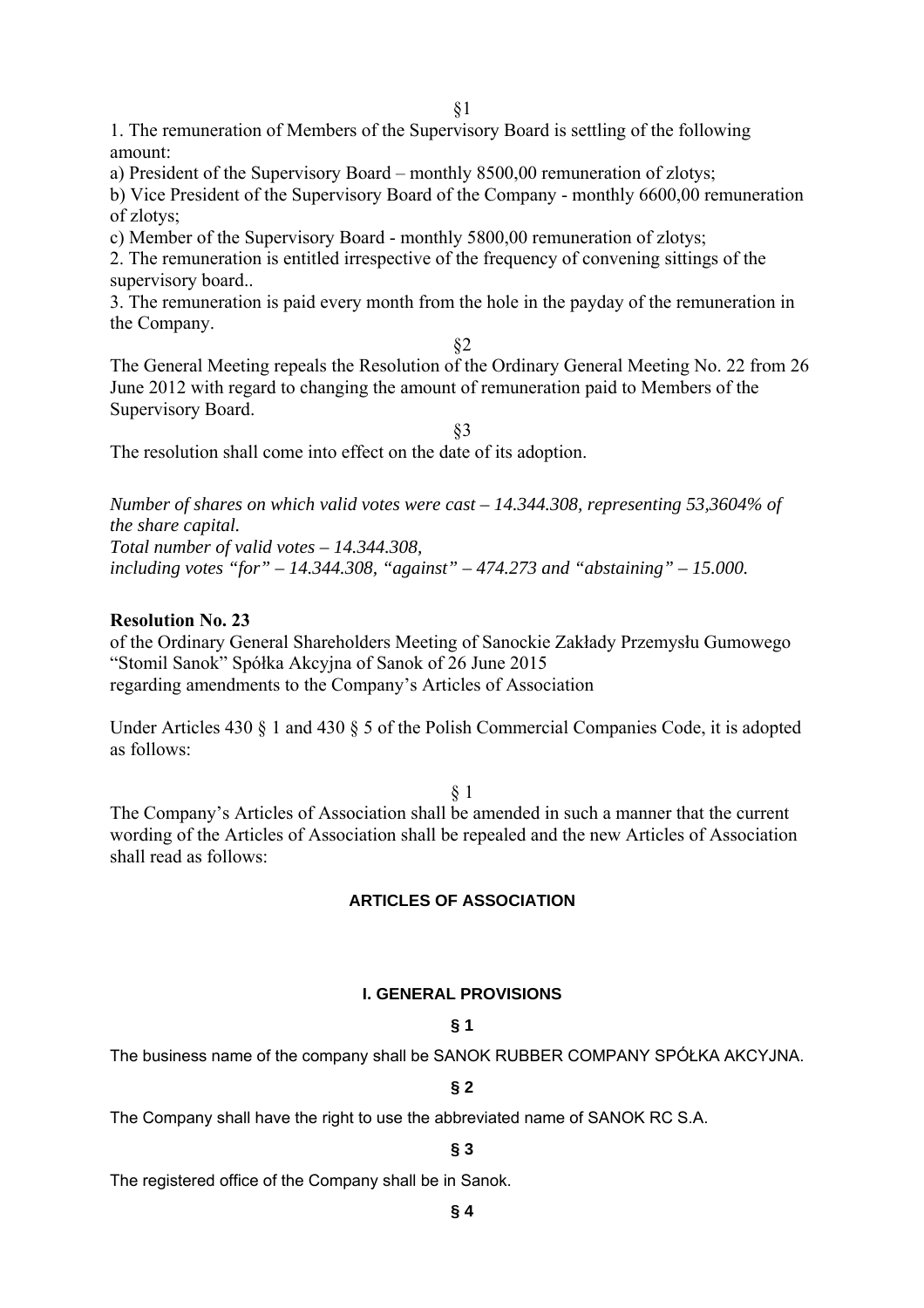- 1. The Company shall operate in the Republic of Poland and abroad.
- 2. The Company shall have the right to establish branches, representative offices, and divisions, as well as other organizational entities, both domestically and abroad.
- 3. The Company shall have the right to be a shareholder in other companies, both domestic and foreign.
- 4. The Company shall have the right to establish and participate in any and all economic entities and organizations operating in the Republic of Poland and abroad, provided that this is in accordance with legal regulations.

The Company is established for an unlimited period of time.

#### **§ 6**

- 1. The Company is established by the State Treasury.
- 2. The Company is formed as a result of transformation of a state-owned enterprise that operated under the name of Sanockie Zakłady Przemysłu Gumowego "STOMIL" of Sanok.

### **II. SCOPE OF THE COMPANY'S OPERATIONS**

- 1. The Company's operations shall involve:
	- 1) Manufacture of other rubber products (PKD 22.19.Z);
	- 2) Manufacture of other plastic products (PKD 22.29.Z);
	- 3) Treatment and coating of metals (PKD 25.61.Z);
	- 4) Manufacture of plastic plates, sheets, tubes and profiles (PKD 22.21.Z);
	- 5) Manufacture of plastic packaging goods (PKD 22.22.Z),
	- 6) Manufacture of builders' ware of plastic (PKD 22.23.Z);
	- 7) Manufacture of rubber tyres and tubes; retreading and rebuilding of rubber tyres (PKD 22.11. Z);
	- 8) Machining (PKD 25.62.Z);
	- 9) Manufacture of tools (PKD 25.73.Z);
	- 10) Manufacture of steel containers (PKD 25.91.Z);
	- 11) Manufacture of wire products, chain and springs (PKD 25.93.Z);
	- 12) Manufacture of other fabricated metal products n.e.c. (PKD 25.99.Z);
	- 13) Manufacture of other electronic and electric wires and cables (PKD 27.32.Z);
	- 14) Manufacture of bearings, gears, gearing and driving elements (PKD 28.15.Z);
	- 15) Manufacture of metal forming machinery (PKD 28.41.Z);
	- 16) Manufacture of other machine tools (PKD 28.49.Z);
	- 17) Manufacture of plastics and rubber machinery (PKD 28.96.Z);
	- 18) Repair and maintenance of fabricated metal products (PKD 33.11.Z);
	- 19) Repair and maintenance of machinery (PKD 33.12.Z);
	- 20) Repair and maintenance of other equipment (PKD 33.19.Z);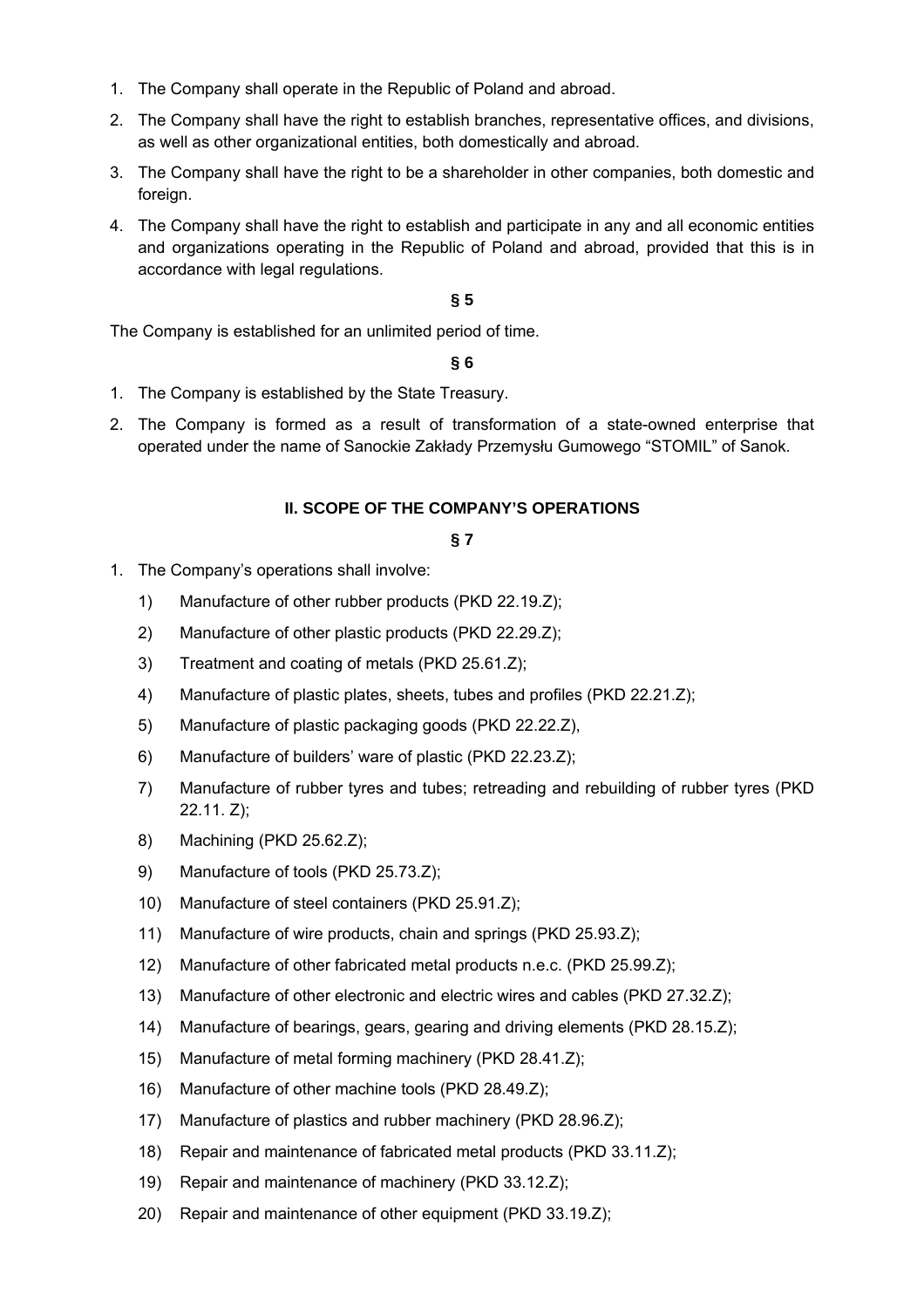- 21) Installation of industrial machinery and equipment (PKD 33.20.Z);
- 22) Production of electricity (PKD 35.11.Z);
- 23) Transmission of electricity (PKD 35.12.Z);
- 24) Distribution of electricity (PKD 35.13.Z);
- 25) Trade of electricity (PKD 35.14.Z);
- 26) Steam and air conditioning supply (PKD 35.30.Z);
- 27) Water collection, treatment and supply (PKD 36.00.Z);
- 28) Sewerage (PKD 37.00.Z);
- 29) Collection of hazardous waste (PKD 38.12.Z);
- 30) Dismantling of wrecks (PKD 38.31.Z);
- 31) Plumbing, heat, gas and air-conditioning installation (PKD 43.22.Z);
- 32) Sale of cars and light motor vehicles (PKD 45.11.Z);
- 33) Sale of other motor vehicles, except for motorcycles (PKD 45.19.Z);
- 34) Wholesale of chemical products (PKD 46.75.Z);
- 35) Wholesale of other intermediate products (PKD 46.76.Z);
- 36) Wholesale of waste and scrap (PKD 46.77.Z);
- 37) Other retail sale of new goods in specialised stores (PKD 47.78.Z);
- 38) Other retail sale not in stores, stalls or markets (PKD 47.99.Z);
- 39) Freight transport by road (PKD 49.41.Z);
- 40) Computer programming activities (PKD 62.01.Z);
- 41) Computer consultancy activities (PKD 62.02.Z);
- 42) Computer facilities management activities (PKD 62.03.Z);
- 43) Other information technology and computer service activities (PKD 62.09.Z);
- 44) Data processing, hosting and related activities (PKD 63.11.Z);
- 45) Other monetary intermediation (PKD 64.19.Z);
- 46) Other financial service activities, except insurance and pension funding n.e.c. (PKD 64.99.Z);
- 47) Buying and selling of own real estate (PKD 68.10.Z);
- 48) Renting and operating of own or leased real estate (PKD 68.20.Z);
- 49) Accounting, bookkeeping and auditing activities; tax consultancy (PKD 69.20.Z);
- 50) Public relations and communication activities (PKD 70.21.Z);
- 51) Business and other management consultancy activities (PKD 70.22.Z);
- 52) Engineering activities and related technical consultancy (PKD 71.12.Z);
- 53) Technical testing and analysis (PKD 71.20.B);
- 54) Other research and experimental development on natural sciences and engineering (PKD 72.19.Z);
- 55) Market research and public opinion polling (PKD 73.20.Z);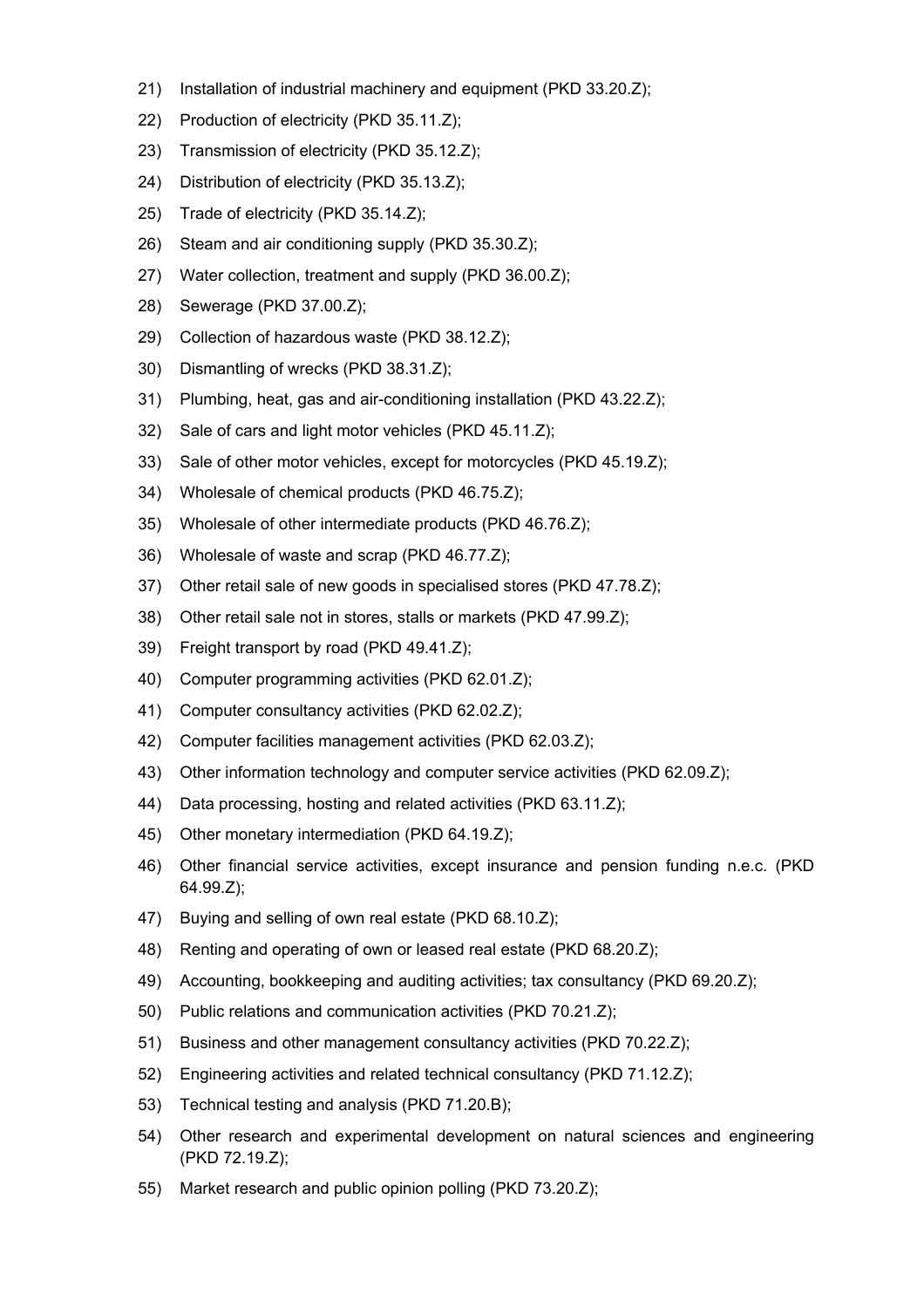- 56) Other professional, scientific and technical activities n.e.c (PKD 74.90.Z);
- 57) Renting and leasing of cars and light motor vehicles (PKD 77.11.Z);
- 58) Renting and leasing of other motor vehicles, except for motorcycles (PKD 77.12.Z);
- 59) Renting and leasing of office machinery and equipment (including computers) (PKD 77.33.Z);
- 60) Renting and leasing of other machinery, equipment and tangible goods n.e.c. (PKD 77.39.Z);
- 61) Leasing of intellectual property and similar products, except copyrighted works (PKD 77.40.Z);
- 62) Activities of employment placement agencies (PKD 78.10.Z);
- 63) Temporary employment agency activities (PKD 78.20.Z);
- 64) Other human resources provision (PKD 78.30.Z);
- 65) Repair and maintenance of computers and peripheral equipment (PKD 95.11.Z).
- 2. Operations requiring a licence or a permission shall be commenced by the Company once the relevant licences and permissions have been obtained.

### **III. SHARE CAPITAL**

### **§ 8**

1. The Company's share capital shall be PLN 5,376,384.40 (five million three hundred and seventy-six thousand three hundred and eighty-four and 40/100) and shall be divided into 26,881,922 (twenty-six million eight hundred and eighty-one thousand nine hundred and twentytwo) ordinary bearer shares.

2. The nominal value of a single share shall be PLN 0.20 (zero point twenty).

3. The share capital may be increased by means of a resolution of the General Meeting. Increasing the share capital shall require amending the Articles of Association and shall be carried out by means of issuing new shares or increasing the nominal value of the existing shares.

4. With the exception of the shares taken up in connection with the transformation of the stateowned enterprise that operated under the name of Sanockie Zakłady Przemysłu Gumowego STOMIL of Sanok, the remaining shares have been fully paid for in cash.

5. Each share shall carry one vote at the General Meeting.

6. The nominal value of the conditional increase of the Company's share capital shall not exceed PLN 215,054.40 (two hundred and fifteen thousand and fifty-four and 40/100) and shall be divided into not more than 1,075,272 (one million and seventy-five thousand two hundred and seventy-two) ordinary bearer shares issued in the following series:

1) Series A1 ordinary bearer shares in the amount of not more than 268,818 (two hundred and sixty-eight thousand eight hundred and eighteen),

2) Series B1 ordinary bearer shares in the amount of the not more than 322,584 (three hundred and twenty-two thousand five hundred and eighty-four),

3) Series C1 ordinary bearer shares in the amount of not more than 376,350 (three hundred and seventy-six thousand three hundred and fifty),

4) Series D1 ordinary bearer shares in the amount of not more than 430,116 (four hundred and thirty thousand one hundred and sixteen),

7. The purpose of the conditional increase of the share capital shall be: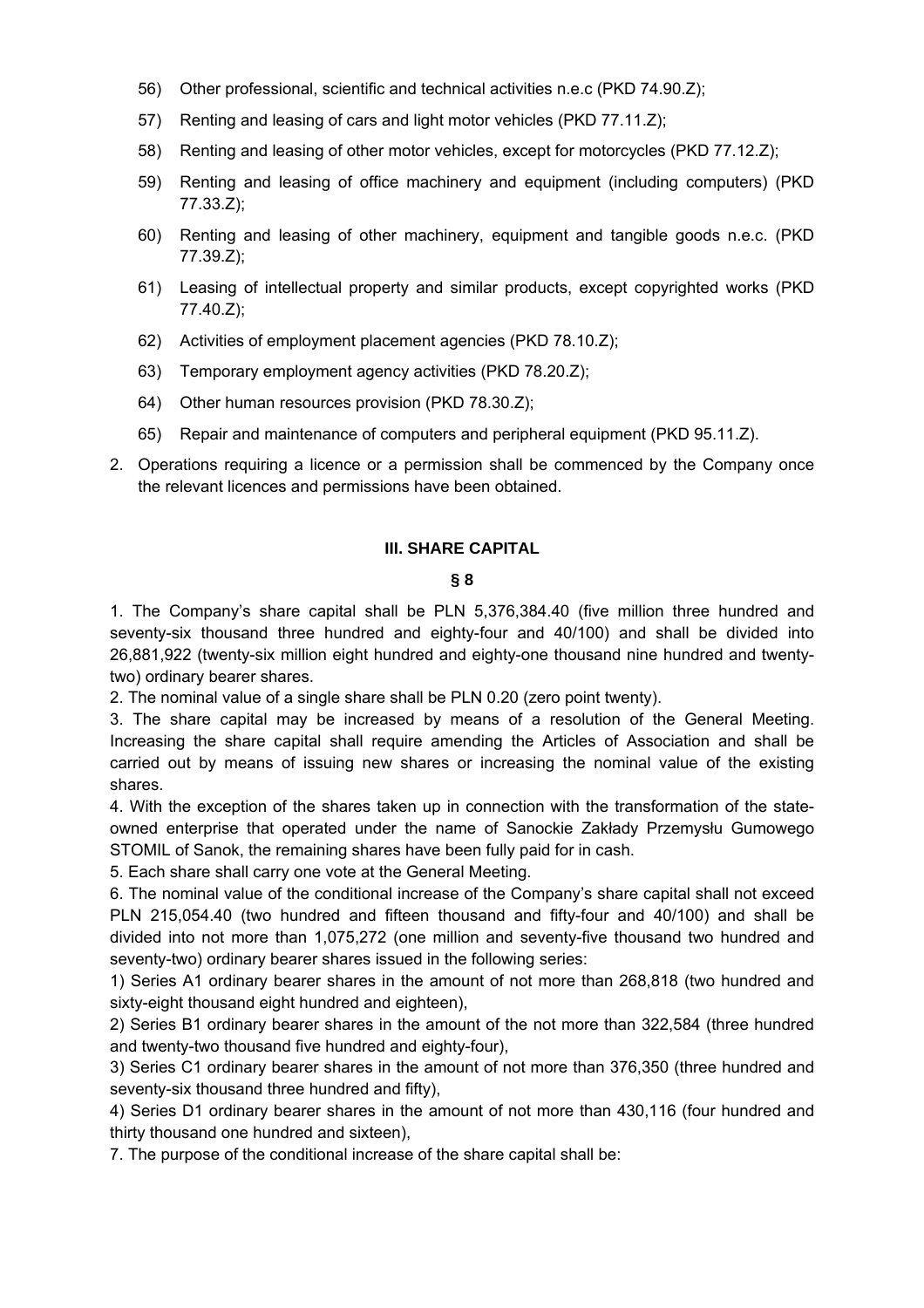1) To grant the right to take up series A1 shares to holders of A1 subscription warrants issued by the Company pursuant to Resolution No. 16 of the Ordinary General Meeting of the Company of 23 June 2014;

2) To grant the right to take up series B1 shares to holders of B1 subscription warrants issued by the Company pursuant to Resolution No. 16 of the Ordinary General Meeting of the Company of 23 June 2014;

3) To grant the right to take up series C1 shares to holders of C1 subscription warrants issued by the Company pursuant to Resolution No. 16 of the Ordinary General Meeting of the Company of 23 June 2014;

4) To grant the right to take up series D1 shares to holders of D1 subscription warrants issued by the Company pursuant to Resolution No. 16 of the Ordinary General Meeting of the Company of 23 June 2014.

8. The holders of A1 subscription warrants issued by the Company pursuant to Resolution No. 16 of the Ordinary General Meeting of the Company of 23 June 2014 shall be entitled to take up series A1 shares.

9. The holders of B1 subscription warrants issued by the Company pursuant to Resolution No. 16 of the Ordinary General Meeting of the Company of 23 June 2014 shall be entitled to take up series B1 shares.

10. The holders of C1 subscription warrants issued by the Company pursuant to Resolution No. 16 of the Ordinary General Meeting of the Company of 23 June 2014 shall be entitled to take up series C1 shares.

11. The holders of D1 subscription warrants issued by the Company pursuant to Resolution No. 16 of the Ordinary General Meeting of the Company of 23 June 2014 shall be entitled to take up series D1 shares.

12. The holders of A1 subscription warrants shall be entitled to exercise the right to take up series A1 shares by 31 December 2022.

13. The holders of B1 subscription warrants shall be entitled to exercise the right to take up series B1 shares by 31 December 2022.

14. The holders of C1 subscription warrants shall be entitled to exercise the right to take up series C1 shares by 31 December 2022.

15. The holders of D1 subscription warrants shall be entitled to exercise the right to take up series D1 shares by 31 December 2022.

16. Series A1 shares shall be issued to the holders of A1 subscription warrants against a cash contribution.

17. Series B1 shares shall be issued to the holders of B1 subscription warrants against a cash contribution.

18. Series C1 shares shall be issued to the holders of C1 subscription warrants against a cash contribution.

19. Series D1 shares shall be issued to the holders of D1 subscription warrants against a cash contribution.

**§ 9** 

The shareholders shall not have the right to demand that bearer shares be converted to registered shares in the period in which these shares remain dematerialized.

- 1. The Company's shares may be redeemed upon the shareholder's consent, by way of their acquisition by the Company.
- 2. Redemption of shares shall require a decrease of the Company's share capital. Shares shall be redeemed against consideration.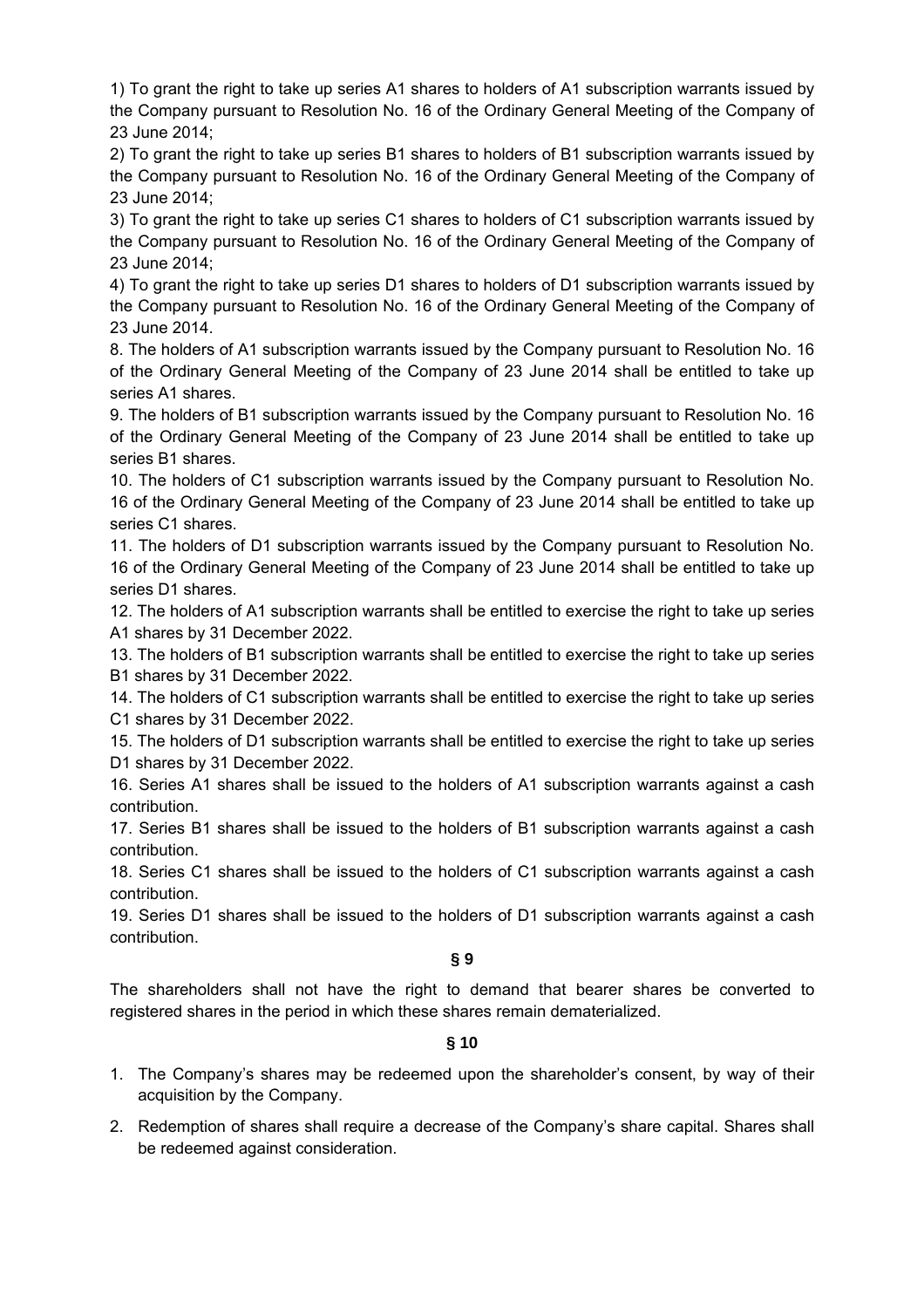### **IV. THE COMPANY'S GOVERNING BODIES**

#### **§ 11**

The Company's governing bodies shall be:

- 1) the General Meeting;
- 2) the Supervisory Board;
- 3) the Management Board.

# **V. THE GENERAL MEETING**

# **§ 12**

- 1. An Ordinary General Meeting shall be convened not later than within six months from the end of each business year.
- 2. Extraordinary General Meetings shall be convened by the Management Board, on its own initiative or at the written request of the Supervisory Board or a shareholder or shareholders holding at least one twentieth of the share capital. The request may be submitted in an electronic form (via e-mail, providing information identifying the requesting party).
- 3. The Supervisory Board shall convene:
	- 1) An Ordinary General Meeting if the Management Board failed to convene an Ordinary General Meeting by the required date;
	- 2) An Extraordinary Shareholders Meeting if the Supervisory Board deems it necessary;
	- 3) An Extraordinary General Meeting if the Management Board failed to convene an Extraordinary General Meeting at the request of a shareholder or shareholders entitled to do so or the Supervisory Board, within fourteen days from the submission of the relevant request.
- 4. Subject to the mandatory provisions of law, a General Meeting shall be convened by means of an announcement published, at least twenty-six days prior to the date of the General Meeting, on the Company's website and in the manner specified for the provision of ongoing information, as per the relevant legal regulations.

- 1. The Supervisory Board and the shareholder or shareholders representing at least one twentieth of the share capital shall have the right to request that particular matters be included in the agenda of a General Meeting. The request should include a justification and a draft of the resolution concerning the proposed item of the agenda. The request shall be made to the Management Board, in writing or in an electronic form (via e-mail, providing information identifying the requesting party).
- 2. The request referred to in § 13.1, above, shall be made to the Management Board not later than twenty-one days prior to the announced date of the General Meeting. Requests made after this date by a shareholder representing at least one twentieth of the share capital shall be deemed to be a request for convening another General Meeting, unless the requesting shareholder withdraws his request.
- 3. The Management Board shall immediately, not later, however, than eighteen days prior to the announced date of the General Meeting, announce changes to the agenda made on its own initiative or at the request of the Supervisory Board, a shareholder, or shareholders. The announcement shall be made in a manner appropriate for convening the General Meeting.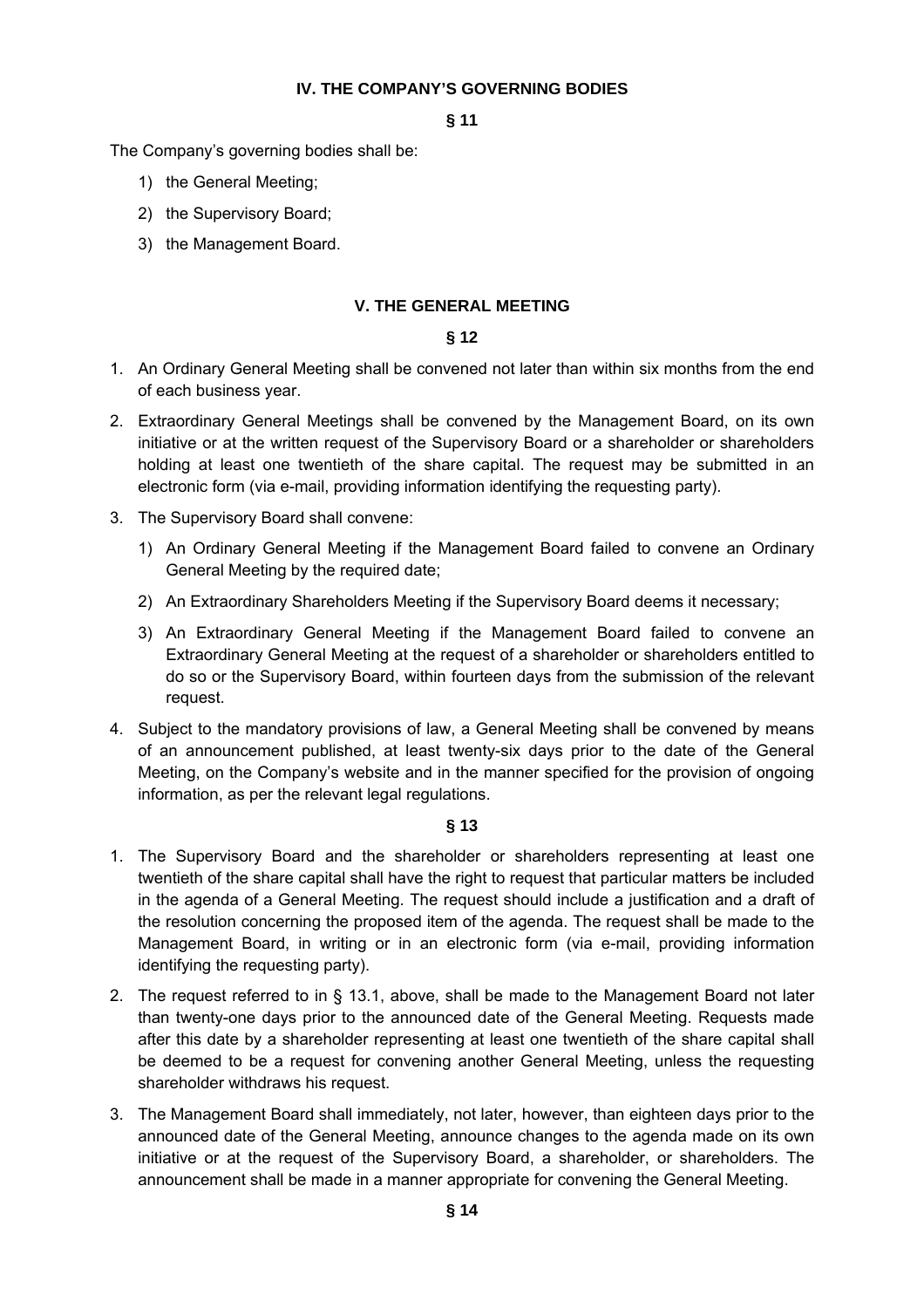- 1. During a General Meeting, each of the shareholders shall have the right to put forward, until the Chairman orders a vote, drafts of resolutions concerning the matters included in the agenda.
- 2. Prior to the General Meeting, the shareholder or shareholders of the Company representing at least one twentieth of the share capital may submit to the Company, in writing or in an electronic form, draft resolutions concerning the matters included in the agenda of the General Meeting or matters that are to be introduced to the agenda. The Company shall publish draft resolutions on its website without delay.

Any and all matters included by the Management Board in the agenda of a General Meeting shall be first presented to the Supervisory Board for examining and issuing an opinion. The opinions of the Supervisory Board shall be presented to the General Meeting not later than prior to the opening of the Meeting, together with the other documents provided to the shareholders participating in the General Meeting, and shall be published on the Company's website.

#### **§ 16**

The General Meetings shall be held as per the decision of the entity convening the General Meeting, in Sanok or in Warsaw.

#### **§ 17**

Subject to the mandatory provisions of law, the General Meeting may adopt resolutions irrespective of the number of the shareholders present or the shares represented.

#### **§ 18**

- 1. The majority of three quarters of the votes cast shall be required for the resolutions of the General Meeting concerning:
	- 1) Amending the Articles of Association;
	- 2) Decreasing the share capital;
	- 3) Releasing the shares carrying the right to vote or participate in dividend or division of assets (in the event of the Company being liquidated).
- 2. The majority of two thirds of the votes cast shall be required for the resolutions of the General Meeting concerning a merger of the Company by transferring all of its assets to another company or a merger through the incorporation of another company.
- 3. A resolution concerning dematerialization of the Company's shares shall be taken with a majority of four fifths of the votes cast in the presence of shareholders representing at least 50% of the share capital.
- 4. The resolutions of the General Meeting concerning matters other than those specified in §§ 18.1, 18.2, and 18.3, above, shall be adopted with an absolute majority of votes, unless the Articles of Association or statutory regulations provide otherwise.

### **§ 19**

1. Voting at the General Meeting shall be done by open ballot. Secret ballot shall be ordered when appointing or voting the requests for removal of the members of the Company's bodies, in matters of their personal liability towards the Company, and in personal matters or, with the exception of the cases in which open voting is required under statutory regulations, at the request of even a single shareholder present or represented at the General Meeting. A secret ballot shall not be ordered if statutory regulations provide for a roll-call vote.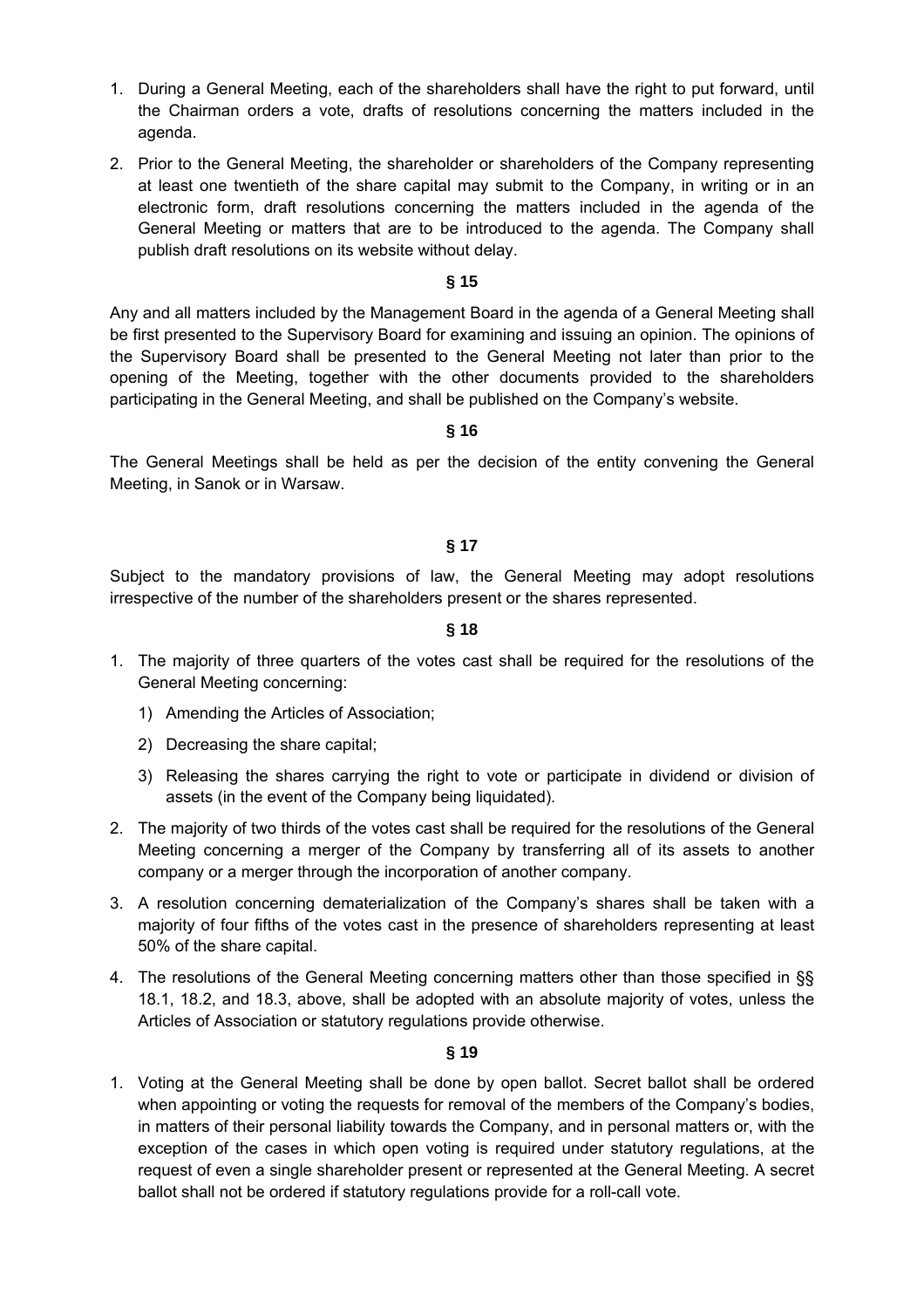- 2. The General Meeting shall be opened by the Chairman of the Supervisory Board or, should the Chairman be absent or idle, by the Vice Chairman (Deputy Chairman) of the Supervisory Board. Subsequently, the Chairman of the Meeting shall be appointed from among those entitled to vote. Should both the Chairman and the Vice Chairman (Deputy Chairman) of the Supervisory Board be absent, the Meeting shall be opened by the President of the Management Board or the person appointed by the Management Board.
- 3. The competences of the General Meeting shall include, in addition to other matters reserved for it in accordance with statutory regulations or the Articles of Association, adopting resolutions in the following matters:
	- 1) Examining and approving the Management Board's report on the Company's operations and the financial statements for the previous financial year and acknowledging the fulfilment of duties by the members of the Company's bodies;
	- 2) Distribution of profit and coverage of loss;
	- 3) Decisions concerning claims for redress of the damage done when incorporating the Company or exercising management or supervision;
	- 4) Disposing of or leasing the enterprise or an organised portion thereof and establishing limited property rights over them;
	- 5) Redemption of shares;
	- 6) Issue of bonds;
	- 7) Issue of warrants;
	- 8) Creating supplementary capitals and deciding on their use or the manner of their use, except for those supplementary capitals the obligation to create which and the purposes of which are specified in the applicable legal regulations;
	- 9) Dividing the Company, merging the Company with another company, liquidating or winding up the Company;
	- 10) Adopting and removing from office the Members of the Supervisory Board, including the Chairman of the Supervisory Board and the Vice Chairman (Deputy Chairman) of the Supervisory Board;
	- 11) Determining the principles of remunerating the Members of the Supervisory Board.
- 4. Acquisition or disposition of real property, perpetual usufruct or a share in real property or perpetual usufruct by the Company shall not require the resolution of the General Meeting referred to in Article 393.4 of the Commercial Companies Code.

# **VI. SUPERVISORY BOARD**

- 1. Subject to the provisions of § 20.4, below, the Supervisory Board shall be composed of between 5 and 7 members.
- 2. The Members of the Supervisory Board shall be appointed for a joint 3-year (three-year) term of office.
- 3. At least one of the Members of the Supervisory Board shall have qualifications in accounting or financial revision, as defined in and in accordance with the requirements of the Act of 7 May 2009 on Statutory Auditors and Their Professional Organisation, the Entities Authorised to Review Financial Statements, and Public Supervision.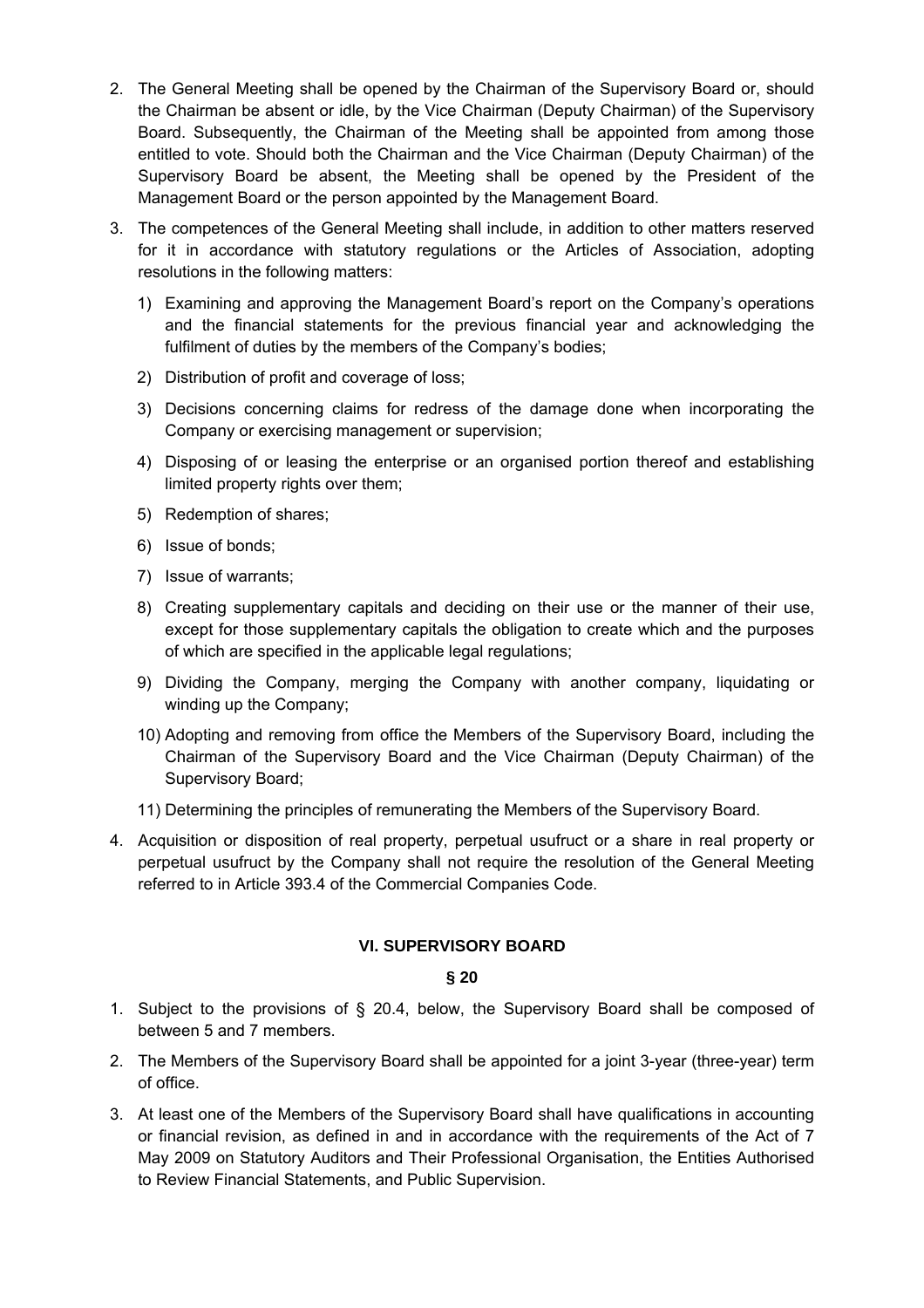- 4. If appointed by means of voting in separate groups, the Supervisory Board shall be composed of five Members.
- 5. The Members of the Supervisory Board, including the Chairman and the Vice Chairman (Deputy Chairman) of the Supervisory Board shall be appointed and removed from office by the General Meeting.
- 6. The request for appointing a Member of the Supervisory Board shall be made to the Management Board, and if the request is made at the General Meeting convened to appoint the Supervisory Board, the request, to be valid, should be made to the Chairman of the General Meeting immediately once the Chairman has been appointed, not later, however, than prior to the vote on the appointment of the Members of the Management Board. Each of the requests shall be voted separately. The request for appointing a Member of the Supervisory Board shall be accompanied by a representation of the candidate in which he agrees to become a Member of the Supervisory Board, his CV, and his representation on no criminal record in terms of criminal offences that, in accordance with the applicable regulations, exclude the possibility of serving as a Member of a Supervisory Board.
- 7. If, as a result of expiration of the mandate of a Member of the Supervisory Board, the number of the Members of the Supervisory Board is lower than the minimum number specified in § 20.1, above, the Management Board shall immediately convene a General Meeting in other to supplement the Supervisory Board. If the Supervisory Board is appointed by means of voting in groups, a supplementary vote shall not be held, but all of the Members of a new Supervisory Board shall be appointed.

- 1. The Chairman of the Supervisory Board, and in his absence, the Vice Chairman (Deputy Chairman) of the Supervisory Board, shall convene the meetings of the Supervisory Board by means of a written invitation sent not later than seven days prior to the planned date of the meeting and shall chair such meetings.
- 2. The time limit specified in § 21.1, above, may, in justified cases, be shortened by the Chairman of the Supervisory Board.
- 3. The subject of the first meeting of the Supervisory Board shall not be the adoption of resolutions in the matters referred to in § 25.2.5 of the Articles of Association, except for resolutions concerning the appointment of a Member or Members of the Management Board in the event where the Company's Management Board is composed of a number of Members smaller than required under the Articles of Association. The next meeting of the Supervisory Board shall not be held earlier than seven days from the first meeting of the Supervisory Board; until then, the Supervisory Board may adopt resolutions following the procedure specified in § 24.2.4 of the Articles of Association, subject to the limitations specified in these provisions.

# **§ 22**

The Members of the Supervisory Board shall perform their duties personally.

- 1. The Supervisory Board shall meet as needed, at least once a quarter.
- 2. The Management Board or two Members of the Supervisory Board shall have the right to request the convening of a meeting of the Supervisory Board, specifying the proposed agenda. The Chairman of the Supervisory Board, and in his absence, the Vice Chairman (Deputy Chairman) of the Supervisory Board, shall convene the meeting on a date not later than two weeks from receiving the request. If the Chairman of the Supervisory Board fails to convene a meeting of the Supervisory Board in accordance with this § 23.2, the requesting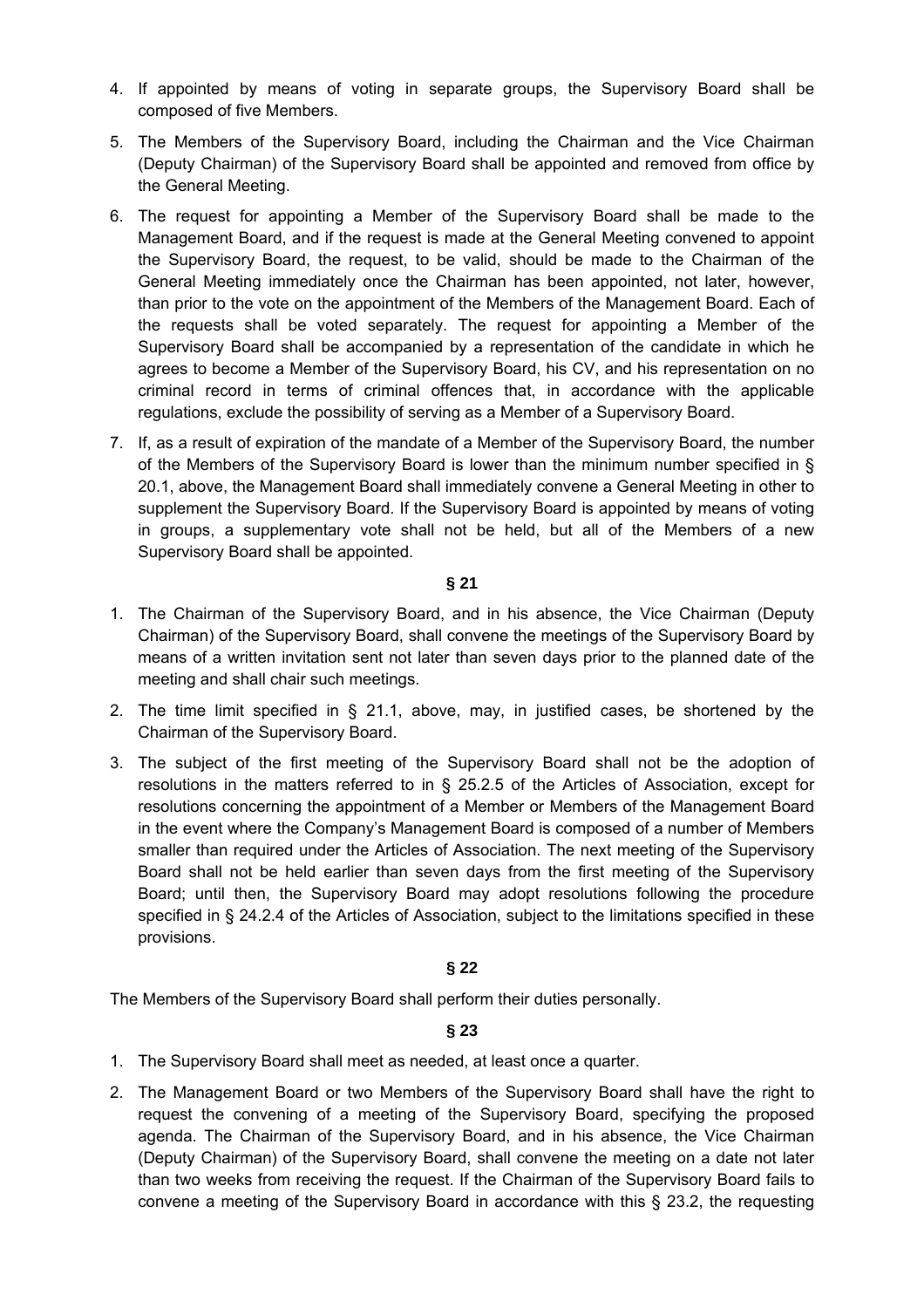party shall have the right to convene the meeting on their own, specifying the date, place, and proposed agenda. The subject of the meeting of the Supervisory Board shall be the affairs specified in the request. The meeting shall be chaired by the Member of the Supervisory Board specified by the Members of the Supervisory Board who requested the convening of the meeting of the Supervisory Board, and if the request was made by the Management Board, then by the Member of the Supervisory Board specified by the Management Board.

- 1. Subject to the provisions of §§ 24.2, 24.4, and 25.5, below, for the resolutions of the Supervisory Board to be valid, all of its Members should be invited in writing and at least 50% of the Members should be present at the meeting, including the Chairman of the Supervisory Board and the Vice Chairman (Deputy Chairman) of the Supervisory Board;
- 2. Subject to the provisions of Article 388 § 4 of the Commercial Companies Code, the resolutions of the Supervisory Board may be adopted using means of direct communication over a distance, provided that all of the Members of the Supervisory Board have been informed about the contents of the draft resolution.
- 3. The resolutions of the Supervisory Board adopted following the procedure specified in § 24.2 shall be presented during the next meeting of the Supervisory Board, together with the result of the vote.
- 4. Subject to the provisions of Article 388 § 4 of the Commercial Companies Code, a resolution of the Supervisory Board may be adopted following the written procedure, provided that all of the Members of the Supervisory Board have been informed about the contents of the draft resolution. Casting a vote shall take place by signing the resolution document (in the event of voting for its adoption) or placing on the resolution document a representation on voting against its adoption or on abstaining from voting.
- 5. Subject to the provisions of Article 388 § 4 of the Commercial Companies Code, the Members of the Supervisory Board may participate in adopting the Board's resolutions by voting in writing via another Member of the Supervisory Board. Voting in writing cannot concern the matters introduced to the agenda during the meeting of the Supervisory Board.
- 6. The written procedure referred to in § 24.4 may be used by the Supervisory Board to adopt resolutions in an electronic form using means of communication over a distance, provided that a secure electronic signature verified with a valid qualified certificate is used. In such case, the requirements specified in § 24.4 shall apply.
- 7. Subject to the provisions of § 25.10, below, the meetings of the Supervisory Board may take place using means of direct communication over a distance, and the resolutions adopted following this procedure shall be valid if all Members of the Supervisory Board have been informed about the contents of the draft resolutions.
- 8. The resolutions of the Supervisory Board shall be adopted with a simple majority of votes. In the event of a split vote, the vote of the Chairman of the Supervisory Board shall decide.
- 9. The resolutions of the Supervisory Board shall be voted in open ballot, except for the resolutions concerning the matters referred to in §§ 25.2, 25.5, and 25.7, for which secret ballot shall be obligatory.
- 10. The Supervisory Board shall adopt the Bylaws of the Supervisory Board that shall specify its organisation and the manner of carrying out activities.
- 11. The Supervisory Board may delegate its Members to independently carry out certain supervisory activities the scope of which is specified in the resolution of the Supervisory Board regarding delegating a Member of the Supervisory Board, and may appoint, for this purpose, temporary commissions from among the Members of the Supervisory Board. The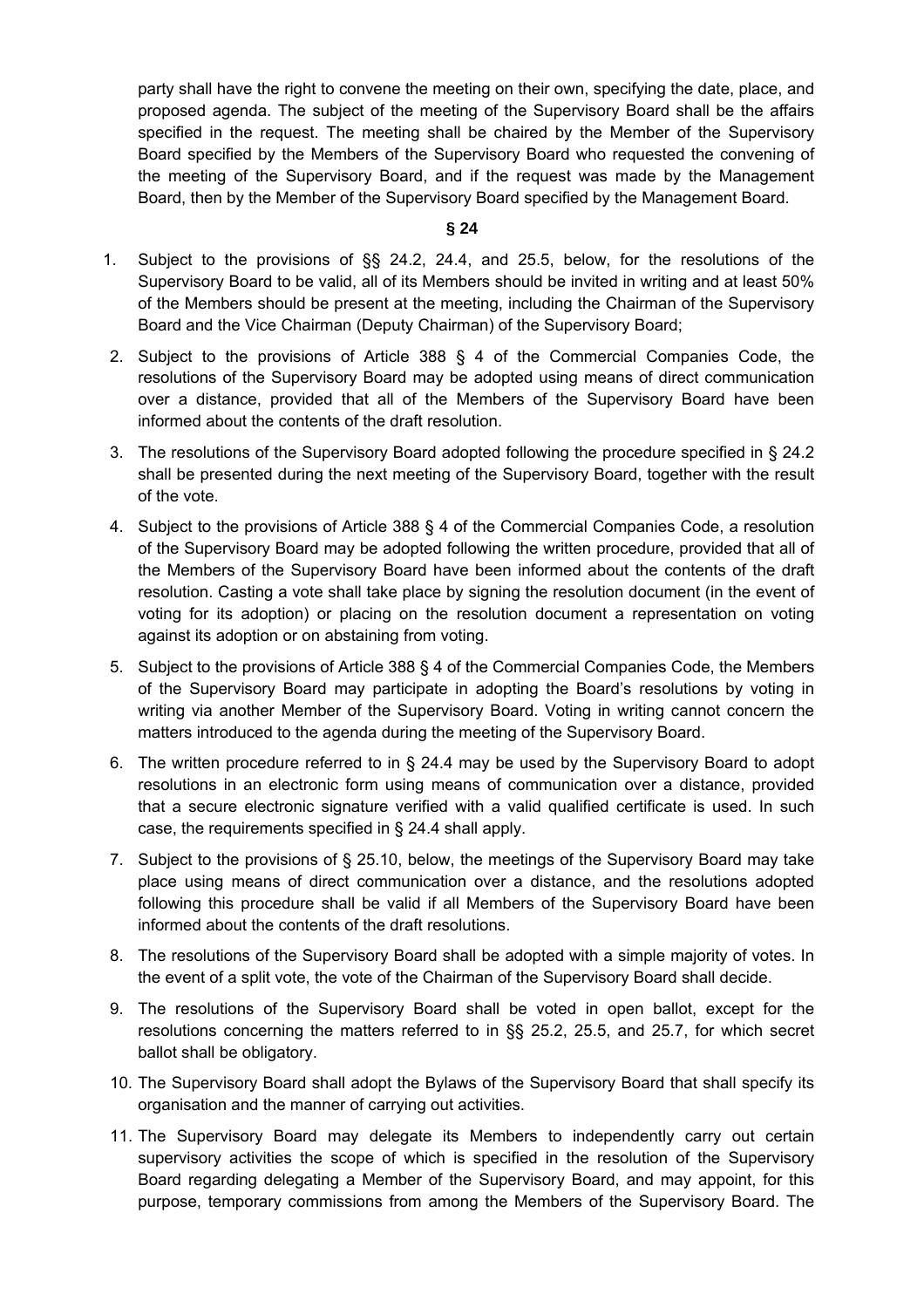scope of the activities of a given commission shall be specified in the resolution of the Supervisory Board regarding the appointment this commission. The Members of the Supervisory Board delegated to independently carry out certain supervisory activities shall submit a report on these activities to the Supervisory Board during the next meeting of the Supervisory Board, having carried out any such activities.

- 1. The Supervisory Board shall exercise permanent supervision over the operations of the Company in all areas of its business.
- 2. The competences of the Supervisory Board shall include, in addition to other matters reserved for it in accordance with statutory regulations or the Articles of Association, the following:
	- 1) Evaluation of the Management Board's report on the Company's operations and the financial statements for the previous financial year in terms of their compliance with the books, documents, and the actual state of affairs;
	- 2) Evaluation of the Management Board's requests concerning the distribution of profit or the coverage of loss;
	- 3) Submission to the General Meeting of an annual written report on the evaluations referred to in §§ 25.1 and 25.2, above;
	- 4) Concluding, terminating, and amending agreements with the Members of the Management Board and specifying the terms and conditions of remunerating them and the value of the remuneration;
	- 5) Appointing, suspending, and removing from office the President of the Management Board, the Members of the Management Board, or the entire Management Board, as well as deciding on cancelling the suspension;
	- 6) Accepting requests from the Management Board in terms of acquiring and taking up shares of companies, as well as the participation of the Company in other companies – the Supervisory Board shall specify up to what amount, on what terms and conditions, and following what procedure the Management Board may carry out the above activities without an obligation to obtain approval from the Supervisory Board;
	- 7) Delegating the Members of the Supervisory Board to temporarily perform the function of the Members of the Management Board that were removed from office, resigned, or are unable to perform their functions for other reasons;
	- 8) Selecting the entity authorized to review the financial statements that will be entrusted with reviewing the Company's annual financial statements;
	- 9) Specifying the consolidated text of the Articles of Association if amendments are made;
	- 10) Expressing consent to acquiring and disposing of real property, perpetual usufruct, or shares in real property or perpetual usufruct;
	- 11) Expressing consent to payment of advances towards the expected dividend;
	- 12) Approving the long-term Company development plans and annual financial plans produced by the Management Board;
	- 13) Approving the annual and the quarterly budget;
	- 14) Approving the expenses not included in the approved budget and exceeding the ordinary course of the Company's business, with a value in excess of USD 100,000 (one hundred thousand) or an equivalent thereof as per the average USD exchange rate published by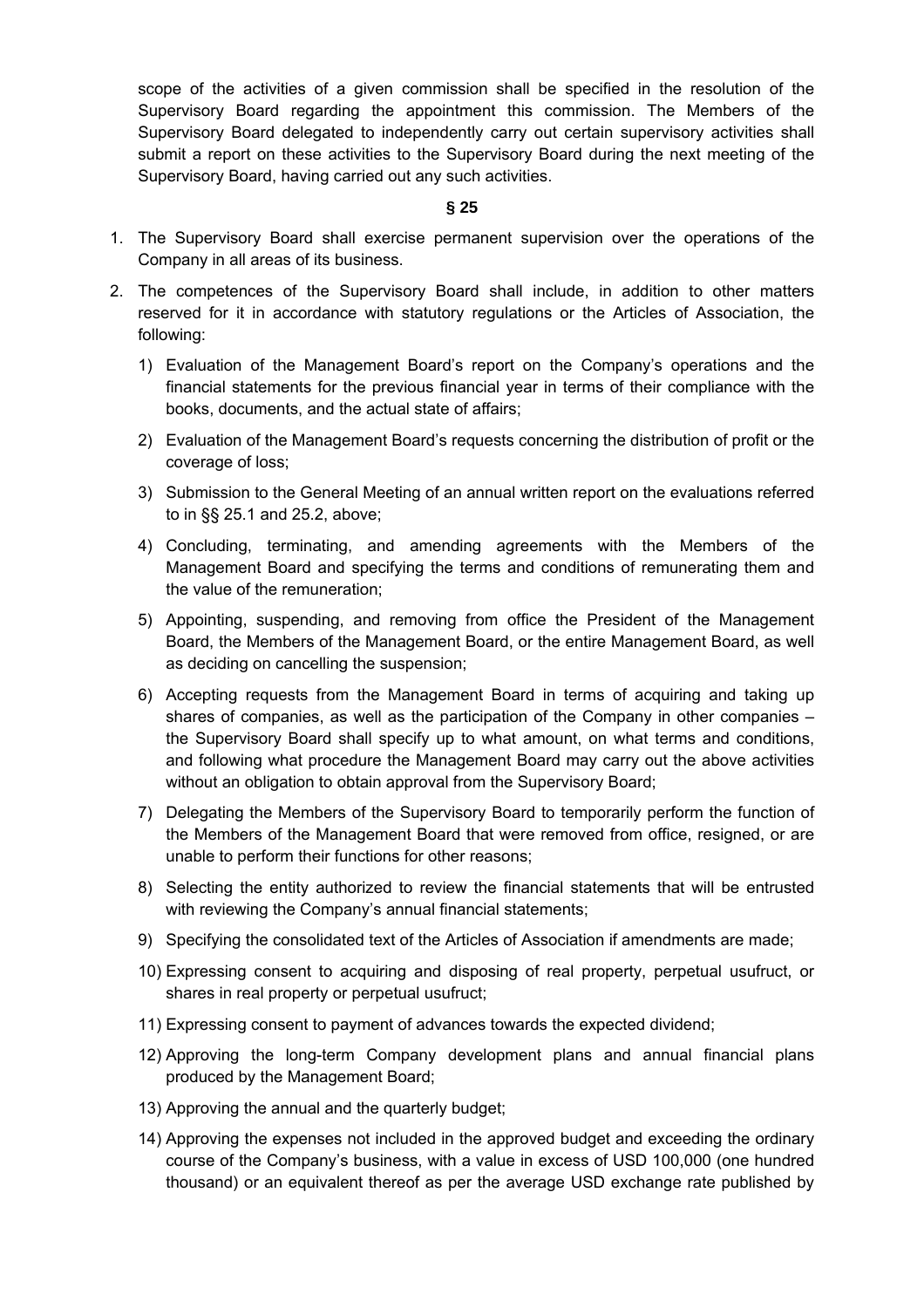the National Bank of Poland on the day of the Management Board presenting the relevant request to the Supervisory Board;

- 15) Expressing consent to selling the Company's assets worth in excess of 10% of the net value of the tangible assets, except for those that constitute inventory that is marketable in the course of ordinary business;
- 16) Expressing consent to taking out long-term loans and borrowings not provided for in the budget, other than trade credits taken out in the course of the Company's ordinary business, as well as granting sureties and guarantees not provided for in the budget and encumbering assets to an extent not provided for in the budget;
- 17) Expressing consent to employing advisors and other externals (except for statutory auditors) in the capacity of consultants, lawyers, or agents, if the annual costs of engaging such persons were to exceed USD 50,000 (fifty thousand) or an equivalent thereof as per the average USD exchange rate published by the National Bank of Poland on the day of the Management Board presenting the relevant request to the Supervisory Board;
- 18) Expressing consent to contracting obligations not provided for in the budget and exceeding the ordinary course of the Company's business, the value of which exceeds USD 100,000 (one hundred thousand) or an equivalent thereof as per the average USD exchange rate published by the National Bank of Poland on the day of the Management Board presenting the relevant request to the Supervisory Board;
- 19) Approving the Bylaws of the Management Board;
- 20) Examining and issuing opinions on the matters introduced by the Management Board to the agenda of the General Meeting.

# **VII. THE MANAGEMENT BOARD**

#### **§ 26**

- 1. The Management Board shall be composed of between three and seven members, including the President of the Management Board.
- 2. The Supervisory Board shall appoint the President of the Management Board and, at the request of the President of the Management Board, the other Members of the Management Board.
- 3. The Members of the Management Board, including the President of the Management Board, shall be appointed for a joint three-year term of office.

- 1. The Management Board shall exercise any and all rights in terms of managing the Company, except for the rights reserved for the other bodies of the Company under statutory regulations or the Articles of Association. The President of the Management Board shall manage the work of the Management Board. The responsibilities of the particular Members of the Management Board shall be specified by the President of the Management Board.
- 2. The resolutions of the Management Board shall be adopted with a simple majority of votes. In the event of a split vote, the vote of the President of the Management Board shall decide.
- 3. The Management Board shall make decisions in the form of resolutions adopted in the presence of at least 50% of the Members of the Management Board. Resolutions shall be adopted exclusively in the presence of the President of the Management Board or a person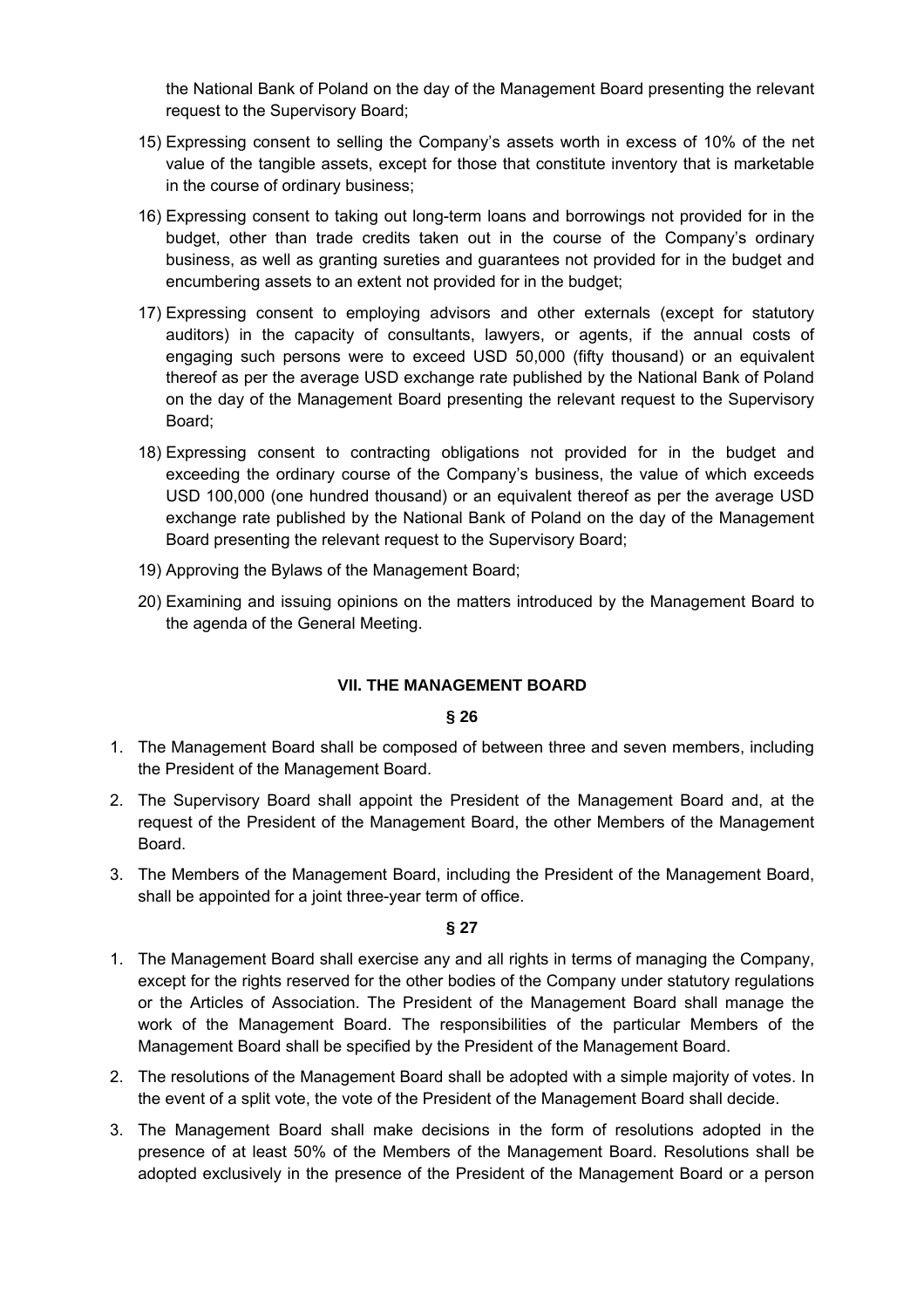appointed to manage the work of the Management Board in the absence of the President of the Management Board.

- 4. Subject to the provisions of § 27.1, below, the Management Board may adopt resolutions following the written procedure if the President of the Management Board consents thereto. A resolution adopted following this procedure shall be valid if all of the Members of the Management Board received a draft resolution and a justification thereof. It shall be deemed that a resolution is adopted on the day of the absolute majority of votes being cast in favour of the resolution.
- 5. The written procedure referred to in § 27.4, above, may also be used by the Management Board to adopt resolutions in an electronic form using means of communication over a distance, including with the use of a secure electronic signature verified with a valid qualified certificate. In such case, the requirements specified in § 27.4, above, shall apply.
- 6. Subject to the provisions of § 27.7, below, the meetings of the Management Board may take place using means of direct communication over a distance, and the resolutions adopted following this procedure shall be valid if all Members of the Management Board have been informed about the contents of the draft resolutions.
- 7. The procedures of work of the Management Board and the matters that may be entrusted to the particular Members of the Management Board, as well as the matters that require a resolution of the Management Board and the matters with respect to which resolutions of the Management Board cannot be adopted following the procedure specified in §§ 27.4 or 27.6, above, shall be specified in detail in the Bylaws of the Management Board. The Bylaws of the Management Board shall be adopted by the Management Board and approved by the Supervisory Board.

# **§ 28**

- 1. Two Members of the Management Board acting jointly or one Member of the Management Board acting jointly with a holder of procuration shall have the right to make declarations of will and sign on the behalf of the Company.
- 2. Attorneys-in-fact may be appointed to carry out, independently or jointly, activities of a given type or particular activities, to the extent of their power of attorney.

# **§ 29**

- 1. The conclusion, amendment, or termination of an employment contract or another agreement between the Company and a Member of the Management Board and the specification of the principles of remunerating and the amount of remuneration of a Member of the Management Board shall require a resolution of the Supervisory Board. In such agreements, the Company shall be represented by the Supervisory Board, on behalf of which, under an authorisation granted in each individual case in a resolution, the Chairman or the Vice Chairman (Deputy Chairman) of the Supervisory Board shall sign or make a declaration of will in another manner.
- 2. The provisions of § 29.1 shall not exclude the possibility of the General Meeting appoint an attorney-in-fact to carry out the activities specified in the power of attorney.

# **VIII. THE COMPANY'S ORGANISATION**

#### **§ 30**

The internal organisation of the Company's enterprise shall be specified in the Bylaws adopted by the Management Board.

#### **MANAGEMENT OF CORPORATE AFFAIRS**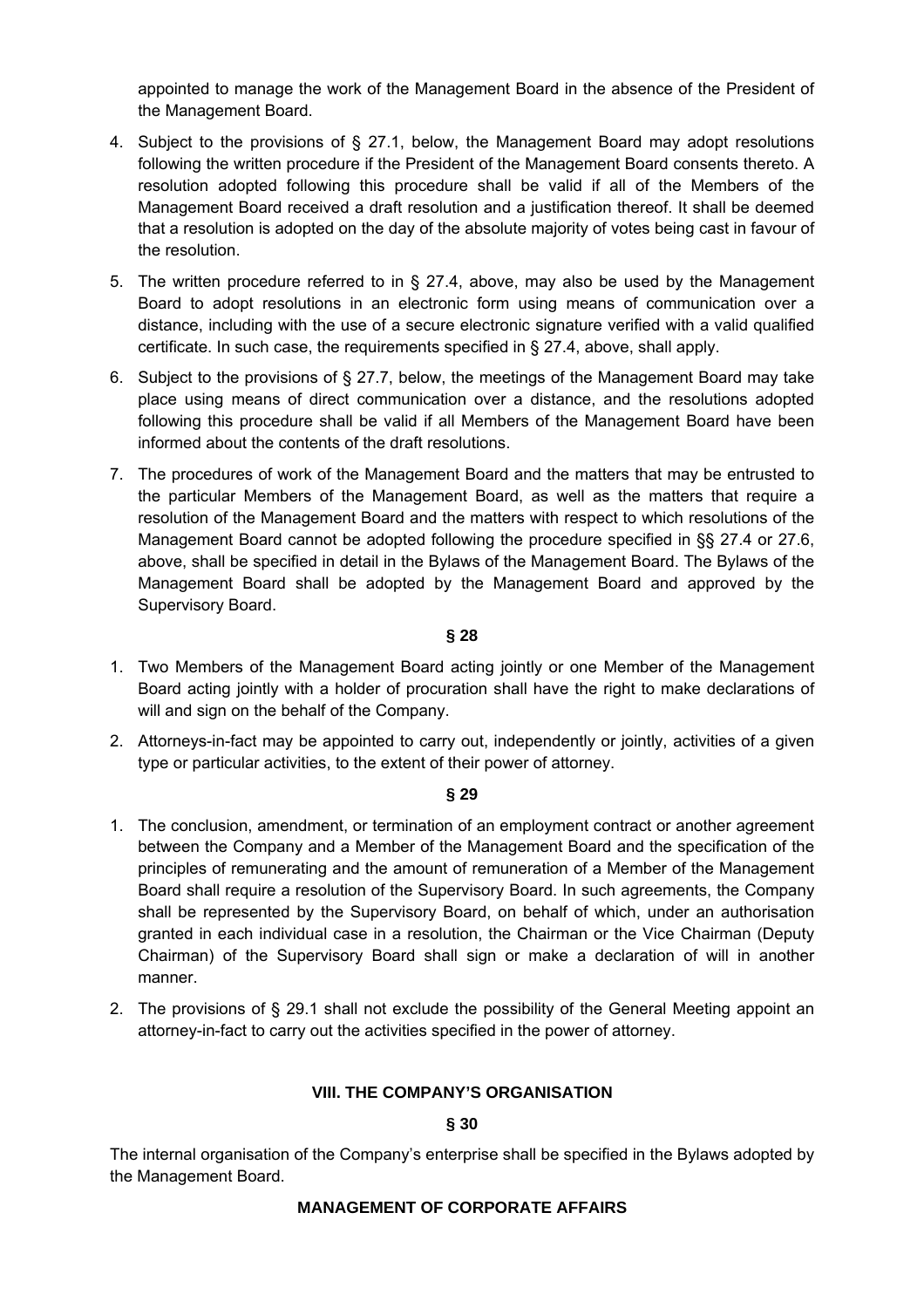- 1. The Company's financial year shall be the calendar year.
- 2. Subject to the mandatory provisions of law, the Company shall create at least the following capitals:
	- 1) The share capital;
	- 2) The supplementary capital.

The supplementary capital shall be created to cover losses and for other purposes, in accordance with the legal regulations. At least 8% of the profit for a given financial year shall be transferred to the supplementary capital until the value of the supplementary capital reaches at least one third of the share capital.

**§ 33** 

Within three months from the end of a financial year, the Management Board shall produce and present to the Supervisory Board the financial statements for this financial year and a written report on the Company's operations in this period.

### **§ 34**

- 1. The Company's profit may be assigned for other purposes, as specified in a resolution of the General Meeting, including:
	- 1) Dividend for shareholders;
	- 2) Supplementary capital;
	- 3) Reserve capitals;
	- 4) Other purposes specified in a resolution of the General Meeting.
- 2. Subject to the mandatory provisions of law, the day as of which the list of shareholders entitled to the dividend for a given financial year is produced (dividend date) and the date of payment of dividend shall be specified by the General Meeting. The dividend date shall be set on the day of adopting the resolution on the distribution of profit or on the day falling not later than three months from the day of adoption of this resolution.
- 3. The resolution of the Ordinary General Meeting providing for the payment of dividend after more than fifteen days from the dividend day should contain a detailed justification in this respect.
- 4. The Management Board shall be entitled to pay advance dividends to shareholders at the end of the financial year, provided that the Company has sufficient funds for such disbursements. The payment of the advances shall require the consent of the Supervisory Board.

§ 2

The Resolution shall come into effect on the day of its adoption, with the reservation that the legal effect in the form of amendments to the Company's Articles of Association shall take place at the moment of the amendments being entered into the register of entrepreneurs of the National Court Register.

*Number of shares on which valid votes were cast – 15.652.128, representing 58,2255% of the share capital.*